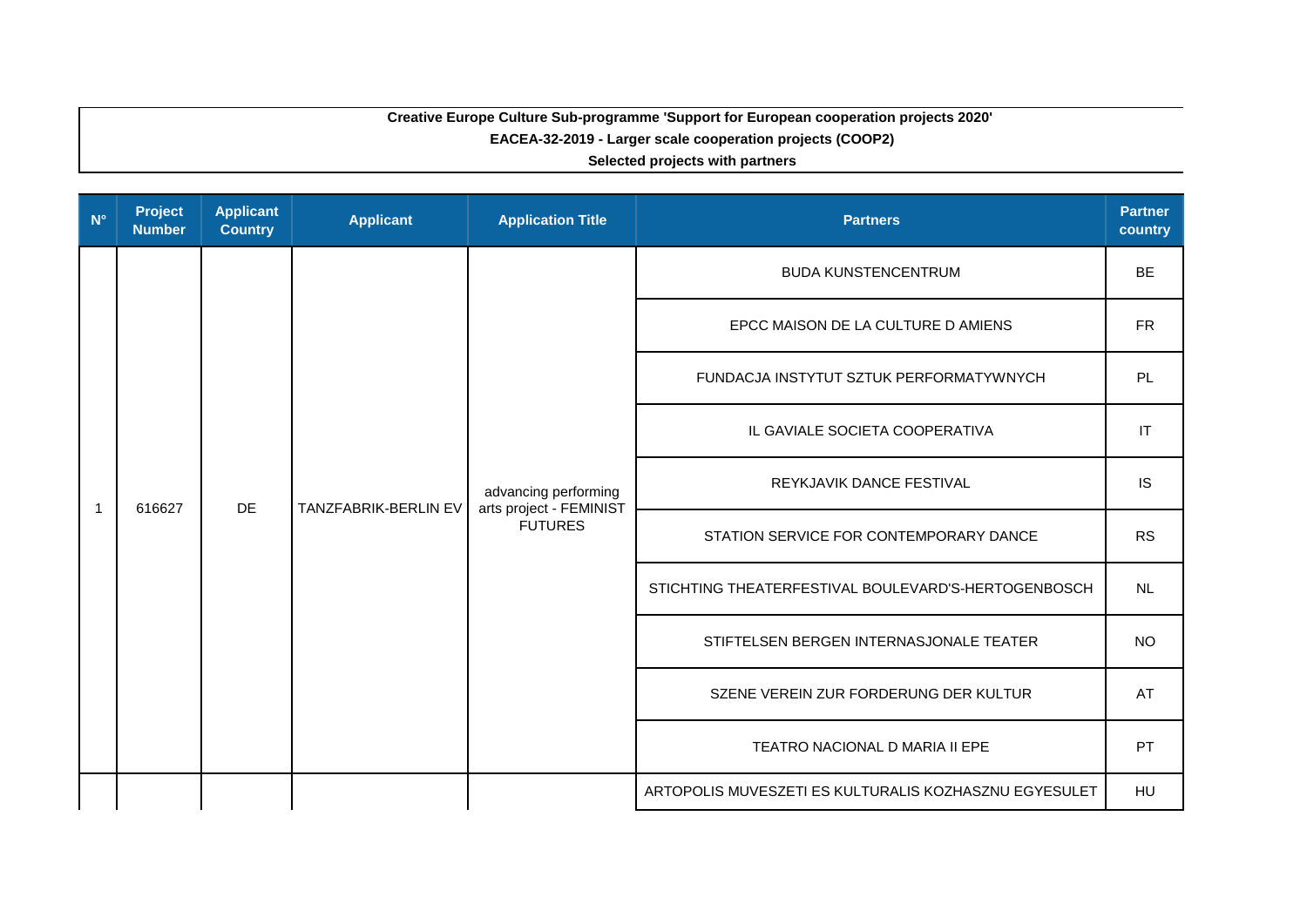|                |        |           |                                            |                   | ATELIER 231                                                                                   | <b>FR</b> |
|----------------|--------|-----------|--------------------------------------------|-------------------|-----------------------------------------------------------------------------------------------|-----------|
|                |        |           |                                            |                   | AUGUSTINE STEWARD LIMITED                                                                     | UK        |
|                |        |           |                                            |                   | <b>CTYRI DNY</b>                                                                              | CZ        |
|                |        |           |                                            |                   | FIRA DE TEATRE AL CARRER DE TARREGA                                                           | ES        |
|                |        |           |                                            |                   | FREEDOM FESTIVAL ARTS TRUST                                                                   | UK        |
|                |        |           |                                            |                   | KOBENHAVNS INTERNATIONALE TEATER                                                              | DK        |
| $\overline{2}$ | 616632 | <b>FR</b> | <b>LIEUX PUBLICS</b><br><b>ASSOCIATION</b> | (UN)COMMON SPACES | <b>ODA</b>                                                                                    | XK        |
|                |        |           |                                            |                   | ORGANISATION X BURO FUR GESTALTUN GUND<br>VERANSTALTUNGSORGANISATION GMBH                     | AT        |
|                |        |           |                                            |                   | OSTFOLD FYLKESKOMMUNE                                                                         | <b>NO</b> |
|                |        |           |                                            |                   | PROVINCIE LIMBURG                                                                             | <b>BE</b> |
|                |        |           |                                            |                   | SCENE NATIONALE DE L'ESSONNE, AGORA-DESNOS                                                    | <b>FR</b> |
|                |        |           |                                            |                   | STICHTING TERSCHELLINGS OEROL FESTIVAL                                                        | NL        |
|                |        |           |                                            |                   | UZ ARTS                                                                                       | UK        |
|                |        |           |                                            |                   | ZONA K                                                                                        | IT        |
|                |        |           |                                            |                   | ASSOCIATION EUROPEENNE DES CONSERVATOIRES, ACADEMIES<br>DE MUSIQUE ET MUSIKHAOCHSCHULEN AISBL | <b>BE</b> |
|                |        |           |                                            |                   | CONSERVATOIRE NATIONAL SUPÉRIEUR DE MUSIQUE ET DE<br>DANSE DE PARIS                           | <b>FR</b> |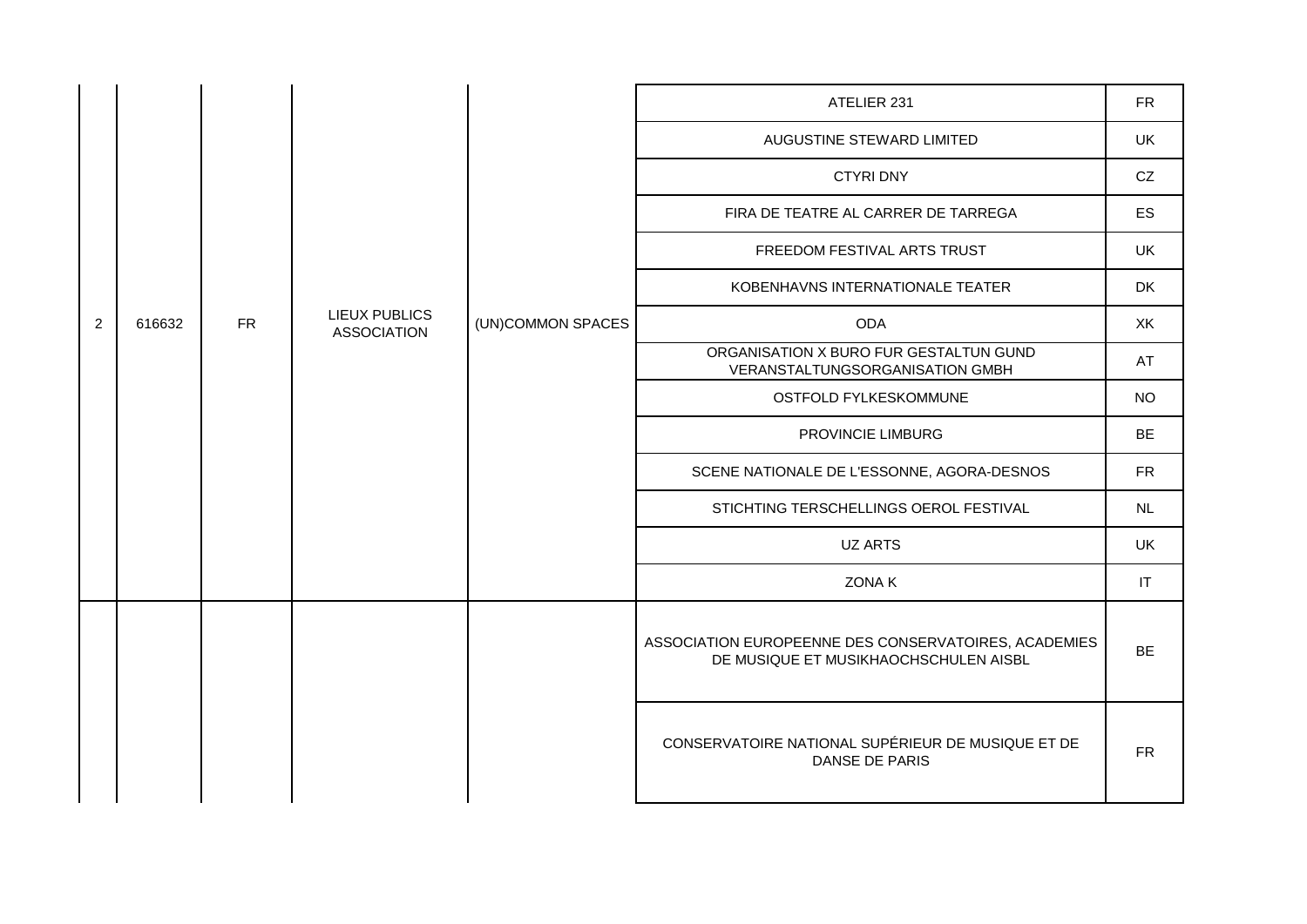| 3 |        |    |                                                                          |                                                                                                        | ECMA EUROPEAN CHAMBER MUSIC ACADEMY                   | AT                     |
|---|--------|----|--------------------------------------------------------------------------|--------------------------------------------------------------------------------------------------------|-------------------------------------------------------|------------------------|
|   |        |    |                                                                          |                                                                                                        | FESTIVAL VAN VLAANDEREN GENT & HISTORISCHE STEDEN VZW | <b>BE</b>              |
|   |        |    |                                                                          | ECMA PRO-<br>international career<br>development and socially<br>engaged outreach in<br>chamber music. | FONDAZIONE SCUOLA DI MUSICA DI FIESOLE ONLUS          | $\mathsf{I}\mathsf{T}$ |
|   | 616666 | AT | UNIVERSITAT FUR<br><b>MUSIK UND</b><br>DARSTELLENDE KUNST<br><b>WIEN</b> |                                                                                                        | GRAFENEGG KULTURBETRIEBSGESELLSCHAFT M B H            | AT                     |
|   |        |    |                                                                          |                                                                                                        | LIETUVOS MUZIKOS IR TEATRO AKADEMIJA                  | LT.                    |
|   |        |    |                                                                          |                                                                                                        | LISZT FERENC ZENEMUVESZETI EGYETEM                    | HU                     |
|   |        |    |                                                                          |                                                                                                        | MUSETHICA E.V.                                        | <b>DE</b>              |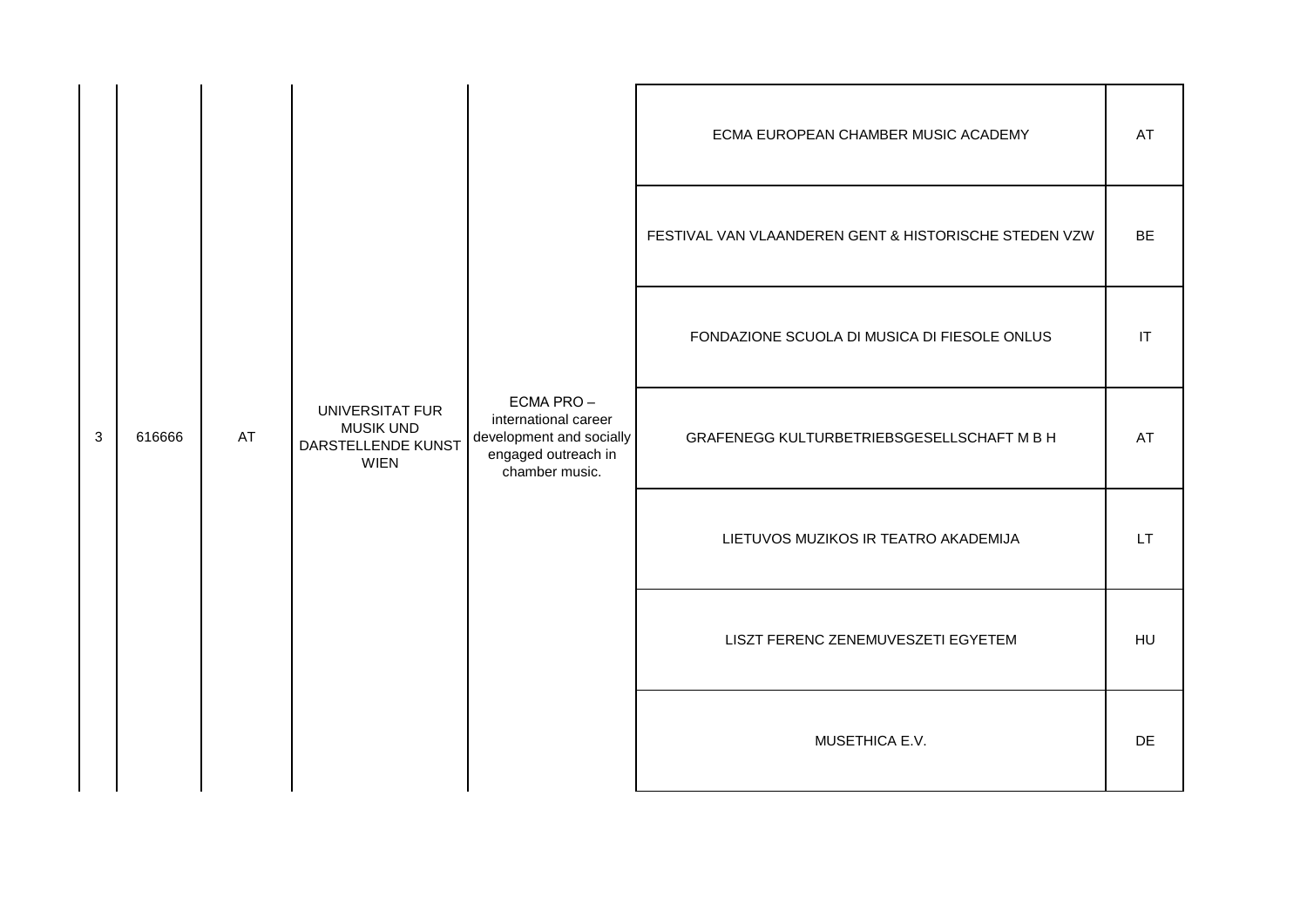|                |        |           |                                        |                   | NORGES MUSIKKHØGSKOLE                                                                | <b>NO</b> |
|----------------|--------|-----------|----------------------------------------|-------------------|--------------------------------------------------------------------------------------|-----------|
|                |        |           |                                        |                   | STICHTING HOGESCHOOL DER KUNSTEN DEN HAAG                                            | NL        |
|                |        |           |                                        | Craft Hub         | APOSTOLINA TSALTAMPAKI KAI SIA EE                                                    | EL.       |
|                |        |           |                                        |                   | CONSORZIO MATERAHUB INDUSTRIE CULTURALI E CREATIVE                                   | IT        |
|                |        |           | <b>CARLOW COUNTY</b><br>COUNCIL        |                   | CRAFT SCOTLAND LTD                                                                   | <b>UK</b> |
|                | 616676 | IE        |                                        |                   | <b>DESIGNKOLEN KOLDING</b>                                                           | DK        |
| $\overline{4}$ |        |           |                                        |                   | <b>GLASMALEREI PETERS GMBH</b>                                                       | DE        |
|                |        |           |                                        |                   | OSLOMET - STORBYUNIVERSITETET                                                        | <b>NO</b> |
|                |        |           |                                        |                   | UNIVERSIDADE NOVA DE LISBOA                                                          | PT        |
|                |        |           |                                        |                   | UNIVERSITY OF WALES TRINITY SAINT DAVID ROYAL CHARTER                                | <b>UK</b> |
|                |        |           |                                        |                   | CENTRE CULTUREL DE LA COMMUNAUTE FRANCAISE LE<br><b>BOTANIQUE</b>                    | <b>BE</b> |
|                |        |           |                                        |                   | ESTRAGON SOCIETA COOPERATIVA                                                         | IT        |
|                |        |           |                                        |                   | <b>EUROPAVOX</b>                                                                     | <b>FR</b> |
| 5              | 616696 | <b>FR</b> | <b>ASSOCIATION</b><br><b>EUROPAVOX</b> | EUROPAVOX Project | SC EXPRESION C&M SRL                                                                 | <b>RO</b> |
|                |        |           |                                        |                   | VIBRO LIMES D.O.O.                                                                   | <b>HR</b> |
|                |        |           |                                        |                   | VIESOJI ISTAIGA MENU FABRIKAS                                                        | <b>LT</b> |
|                |        |           |                                        |                   | WUK-VEREIN ZUR SCHAFFUNG OFFENER KULTUR- UND<br>WERKSTAETTENHAEUSER, KURZBEZEICHNUNG | AT        |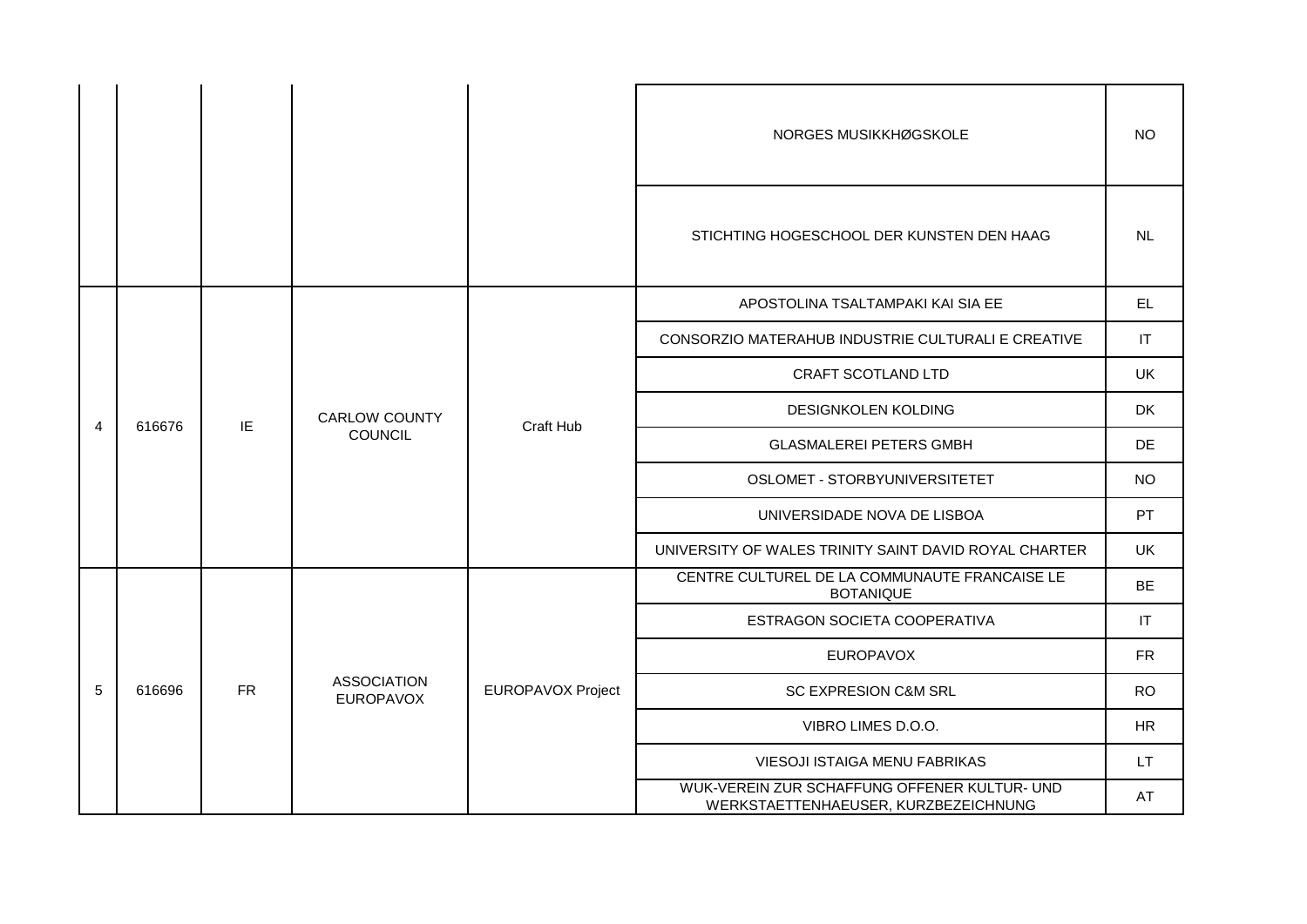|                          |        |    | SOMMERBLUT<br>KULTURFESTIVAL E.V.                              |                                           | ANTI - CONTEMPORARY ART FESTIVAL YHDISTYS RY                                                                                              | FI.       |
|--------------------------|--------|----|----------------------------------------------------------------|-------------------------------------------|-------------------------------------------------------------------------------------------------------------------------------------------|-----------|
|                          |        |    |                                                                |                                           | DIVADLO POD PALMOVKOU                                                                                                                     | CZ        |
| 6                        | 616702 | DE |                                                                | FACE to FAITH                             | JAM FACTORY ART CENTER                                                                                                                    | UA        |
|                          |        |    |                                                                |                                           | TEATRO DEI VENTI A.P.S.                                                                                                                   | IT        |
|                          |        |    |                                                                |                                           | TEATR POWSZACHNY W WARSZAWIE                                                                                                              | PL        |
|                          |        |    |                                                                |                                           | ASOCIACIJA RAUDONOS NOSYS GYDYTOJAI KLOUNAI                                                                                               | LT.       |
| $\overline{7}$<br>616706 |        |    |                                                                |                                           | URVENI NUSUVI REAUNUVIIUURTURI UDRUGA ZA FUDRSKU<br>LJUDIMA KOJI SU BOLESNI I PATE POMOCU HUMORA I ZIVOTNE<br><b>DADOSTL</b>              | <b>HR</b> |
|                          |        |    | <b>ROTE NASEN</b>                                              |                                           | <b>PALLAPUPAS</b>                                                                                                                         | ES        |
|                          |        | AT | <b>CLOWNDOCTORS</b><br>INTERNATIONAL -<br><b>GEMEINNÜTZIGE</b> | Clowning Connects Us-<br><b>ClowNexus</b> | PIROS ORR BOHOCDOKTOROK ALAPITVANY                                                                                                        | HU        |
|                          |        |    | <b>PRIVATSTIFTUNG</b>                                          |                                           | <u>NUTE IVASEN ULUWINDUUTUNS VENEIN ZUN UNTENSTUTZUNG</u><br>VON KRANKEN ODER LEIDENDEN MENSCHEN DURCH HUMOR UND<br><b>I EDEMOEDELINE</b> | AT        |
|                          |        |    |                                                                |                                           | SAIRAALAKLOVNIT RY SJUKHUSCLOWNER RF                                                                                                      | F1        |
|                          |        |    |                                                                |                                           | STICHTING CLINICLOWNS NEDERLAND                                                                                                           | NL        |
|                          |        |    |                                                                |                                           | BAYERISCHE THEATERAKADEMIE AUGUST EVERDING IM<br>PRINZREGENTENTHEATER                                                                     | <b>DE</b> |
|                          |        |    |                                                                |                                           | CHAPELLE MUSICALE REINE ELISABETH                                                                                                         | BE        |
|                          |        |    |                                                                |                                           | <b>FONDACIJA OPEROSA</b>                                                                                                                  | <b>RS</b> |
|                          |        |    |                                                                |                                           | FUNDACAO CALOUSTE GULBENKIAN                                                                                                              | <b>PT</b> |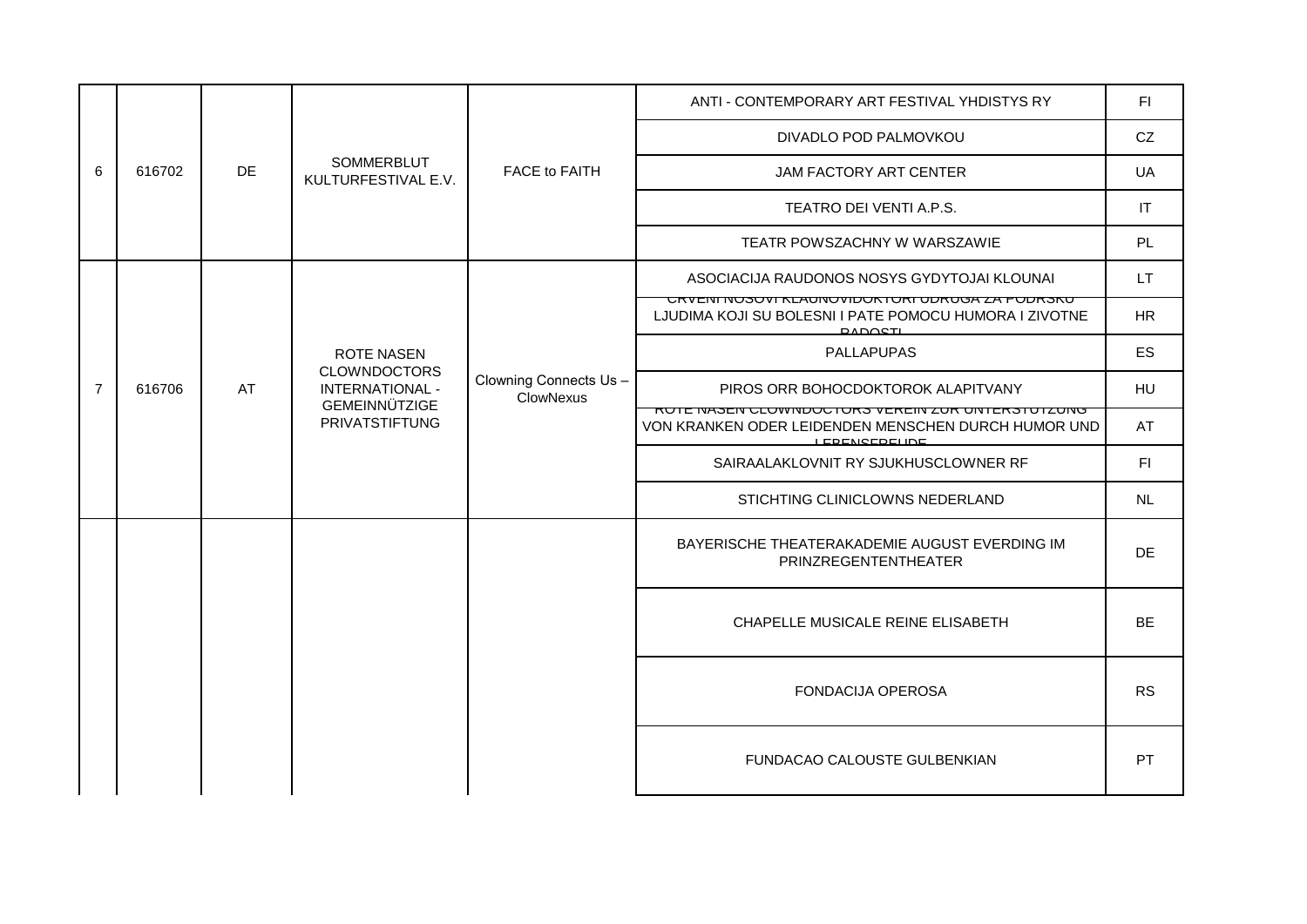|   |        |           | <b>ASSOCIATION POUR LE</b><br><b>FESTIVAL</b>                                                    |                                                                                    | <b>LOD</b>                                                            | <b>BE</b>  |
|---|--------|-----------|--------------------------------------------------------------------------------------------------|------------------------------------------------------------------------------------|-----------------------------------------------------------------------|------------|
| 8 | 616709 | <b>FR</b> | <b>INTERNATIONAL D'ART</b><br><b>LYRIQUE ET L'ACADEMIE</b><br>EUROPEENNE DE<br>MUSIQUE D'AIX-EN- | enoa: EMPOWERING<br>OPERA - breaking<br>boundaries for institutions<br>and artists | PALAU DE LES ARTS, FUNDACIO DE LA COMUNITAT VALENCIANA                | ES         |
|   |        |           | <b>PROVENCE</b>                                                                                  |                                                                                    | <b>SNAPE MALTINGS</b>                                                 | UK         |
|   |        |           |                                                                                                  |                                                                                    | STICHTING NATIONALE OPERA & BALLET                                    | <b>NL</b>  |
|   |        |           |                                                                                                  |                                                                                    | TEATR WIELKI OPERA NARODOWA                                           | <b>PL</b>  |
|   |        |           |                                                                                                  |                                                                                    | THEATRE ROYAL DE LA MONNAIE                                           | <b>BE</b>  |
|   |        |           |                                                                                                  |                                                                                    | VILLE DE LUXEMBOURG                                                   | LU         |
|   |        |           |                                                                                                  |                                                                                    | ARIONA HELLAS AE                                                      | EL.        |
|   |        |           |                                                                                                  |                                                                                    | CODARTS, UNIVERSITY FOR THE ARTS                                      | NL         |
|   |        |           |                                                                                                  |                                                                                    | COMPAGNIE JUS DE LA VIE                                               | <b>SE</b>  |
|   |        |           |                                                                                                  |                                                                                    | CONSORCI MERCAT DE LES FLORS/CENTRE DE LES ARTS DE<br><b>MOVIMENT</b> | ES         |
|   |        |           | DIEHL+RITTER GUG                                                                                 | Dance On, Pass On,                                                                 | KUMQUAT PRODUCTIONS                                                   | ${\sf FR}$ |
| 9 | 616721 | <b>DE</b> | (HAFTUNGSBESCHRANK<br>T)                                                                         | Dream On                                                                           | SADLER'S WELLS TRUST LIMITED                                          | <b>UK</b>  |
|   |        |           |                                                                                                  |                                                                                    | STATION SERVICE FOR CONTEMPORARY DANCE                                | <b>RS</b>  |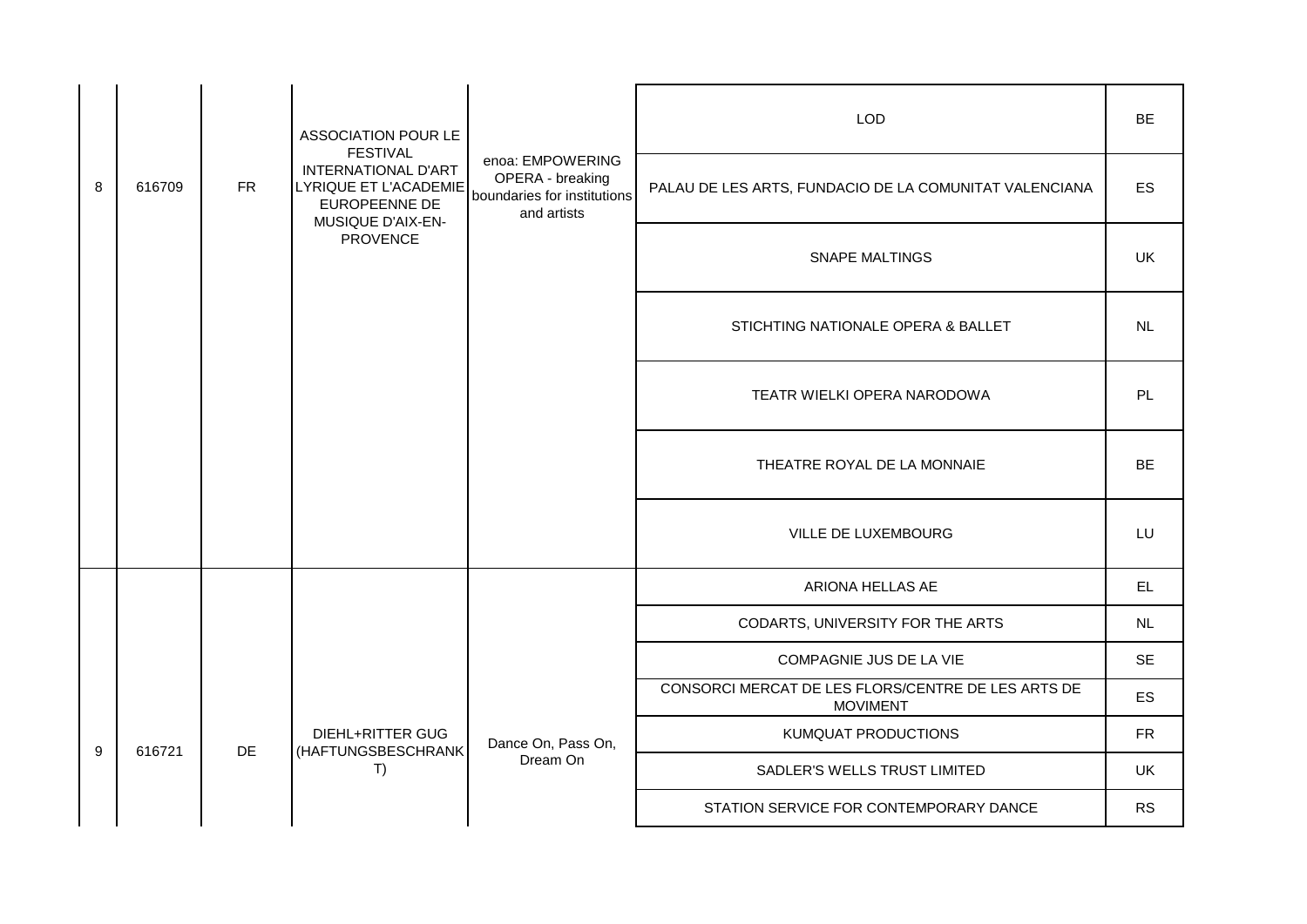|    |        |    |                                        |                                                         | STICHTING HOLLAND DANCE FESTIVAL                                 | <b>NL</b>                         |
|----|--------|----|----------------------------------------|---------------------------------------------------------|------------------------------------------------------------------|-----------------------------------|
|    |        |    |                                        |                                                         | STUK KUNSTENCENTRUM                                              | <b>BE</b>                         |
|    |        |    |                                        |                                                         | UMETNISKO DRUSTVO NOMAD DANCE ACADEMY SLOVENIJA                  | SI                                |
|    |        |    |                                        |                                                         | ASOCIATIA CENTRUL CULTURAL CLUJEAN                               | <b>RO</b>                         |
|    |        |    |                                        |                                                         | ASSOCIAZIONE CULTURALE L'ARBORETO                                | $\ensuremath{\mathsf{IT}}\xspace$ |
|    |        |    |                                        |                                                         | BUNKER ZAVOD ZA ORGANIZACIJO IN IZVEDBO, KULTURNIH<br>PRIREDITEV | SI                                |
|    |        |    |                                        |                                                         | CONSORCI TRANSVERSAL XARXA D'ACTIVITATS CULTURALS                | ES                                |
|    |        |    |                                        |                                                         | FAKULTET DRAMSKIH UMETNOSTI                                      | <b>RS</b>                         |
|    |        |    |                                        |                                                         | ISCTE - INSTITUTO UNIVERSITÁRIO DE LISBOA                        | PT                                |
| 10 | 616751 | PT | ARTEMREDE-TEATROS<br><b>ASSOCIADOS</b> | <b>STRONGER</b><br>PERIPHERIES: A<br>SOUTHERN COALITION | PCAI AWARENESS RAISING                                           | <b>EL</b>                         |
|    |        |    |                                        |                                                         | PERGINE SPETTACOLO APERTO                                        | IT                                |
|    |        |    |                                        |                                                         | POGON - ZAGREBACKI CENTAR ZA NEZAVISNU KULTURU I MLADE           | <b>HR</b>                         |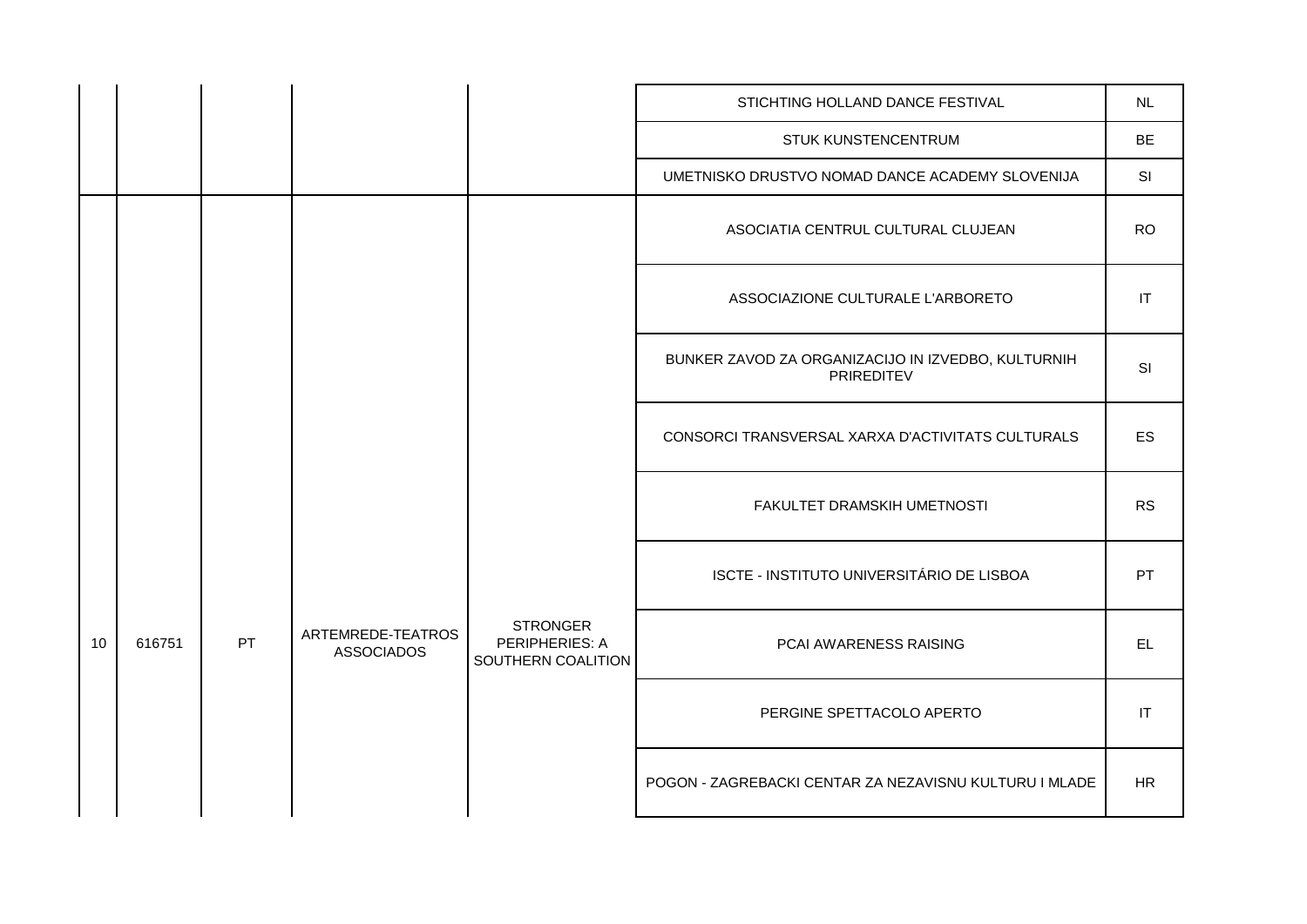|    |        |    |                                                 |                                            | PRO PROGRESSIONE KULTURALIS NONPROFIT KOZHASZNU KFT                                                                                         | HU                     |
|----|--------|----|-------------------------------------------------|--------------------------------------------|---------------------------------------------------------------------------------------------------------------------------------------------|------------------------|
|    |        |    |                                                 |                                            | RESEAU EN SCENE LANGUEDOC-ROUSSILLON ASSOCIATION<br>REGIONALE DE COORDINATION ET DE DIFFUSION DES ARTS<br>SPECTACLE EN LANGUEDOC-ROUSSILLON | <b>FR</b>              |
|    |        |    |                                                 |                                            | TEATRO DI SARDEGNA CENTRO DI INIZIATIVA TEATRALE SOCIETÀ<br>COOPERATIVA A R.L.                                                              | $\mathsf{I}\mathsf{T}$ |
|    |        |    |                                                 |                                            | UNIVERSITAT DE BARCELONA                                                                                                                    | ES                     |
|    |        |    |                                                 |                                            | <b>ALTERNANCE SLF</b>                                                                                                                       | <b>IS</b>              |
|    |        |    |                                                 |                                            | CITE DU DESIGN-ECOLE SUPERIEURE D'ART ET DE DESIGN                                                                                          | <b>FR</b>              |
|    |        |    |                                                 |                                            | CLEAR VILLAGE TRUSTEE LIMITED                                                                                                               | <b>UK</b>              |
|    |        |    |                                                 |                                            | EESTI DISAINERITE LIIT MTU                                                                                                                  | EE.                    |
| 11 | 616780 | IT | POLITECNICO DI MILANO Creative works with small | <b>HUMAN CITIES -</b><br>and remote places | FH JOANNEUM GESELLSCHAFT MBH                                                                                                                | AT                     |
|    |        |    |                                                 |                                            | PANEPISTIMIO AIGAIOU                                                                                                                        | EL.                    |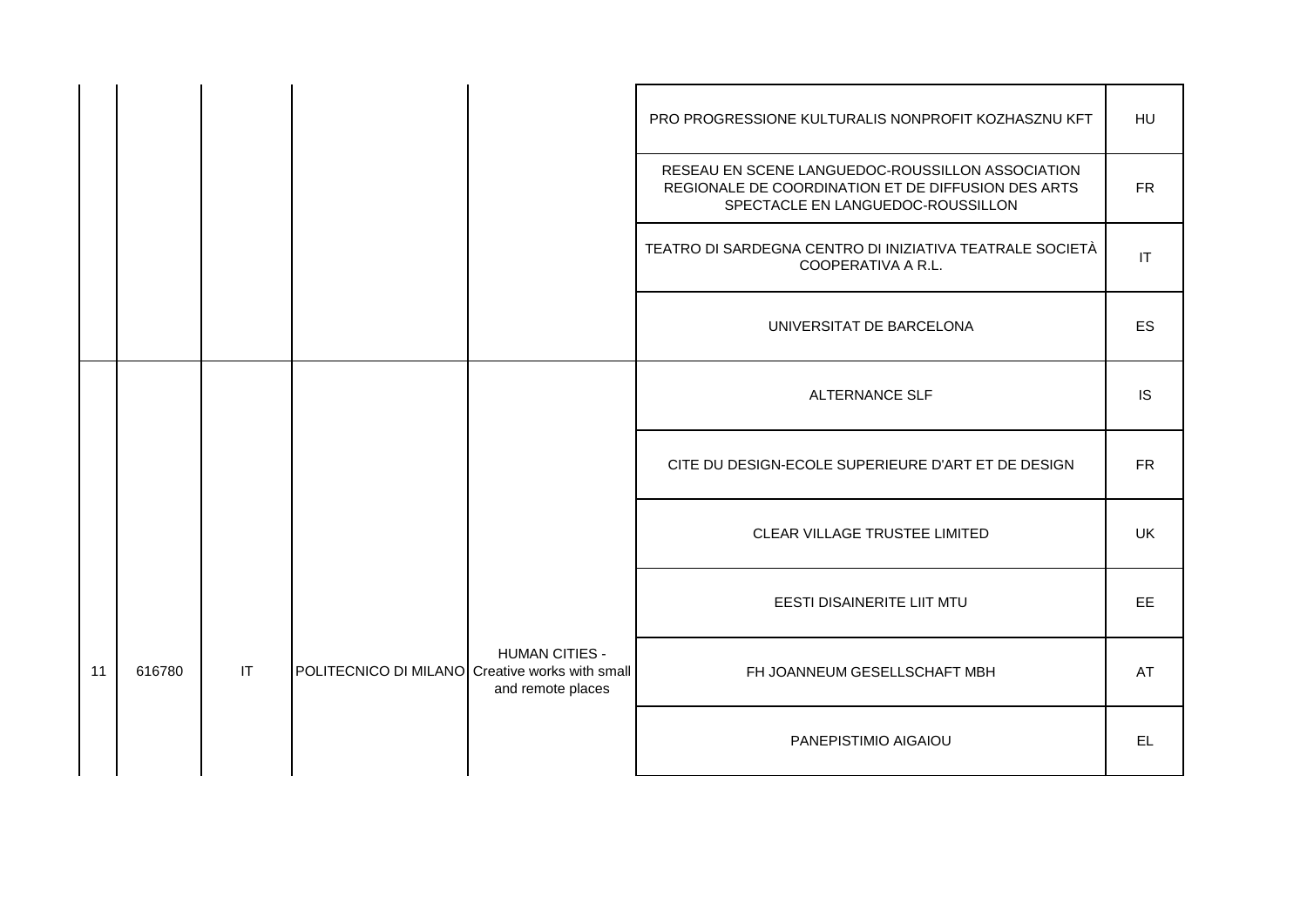|    |        |    |                                                                   |                             | UNIVERSIDADE DA MADEIRA                   | PT         |
|----|--------|----|-------------------------------------------------------------------|-----------------------------|-------------------------------------------|------------|
|    |        |    |                                                                   |                             | URBANISTICNI INSTITUT REPUBLIKE SLOVENIJE | SI         |
|    |        |    |                                                                   |                             | ZAMEK CIESZYN                             | PL         |
|    |        |    |                                                                   | People Power<br>Partnership | ALYTAUS MIESTO TEATRAS                    | <b>LT</b>  |
|    |        |    |                                                                   |                             | CAMARA MUNICIPAL DE LISBOA                | PT         |
|    |        |    |                                                                   |                             | CENTRUM CHOREOGRAFICKEHO ROZVOJE SE.S.TA  | CZ         |
|    |        |    |                                                                   |                             | COOPERATIVA ITALIANA ARTISTI              | IT         |
|    |        |    |                                                                   |                             | <b>FOUNDATION INITIUM</b>                 | <b>LV</b>  |
|    |        |    | <b>AKTIONSTHEATER</b><br>PAN.OPTIKUM<br><b>GEMEINNUTZIGE GMBH</b> |                             | FUNDACION PÚBLICA TEATRE DE LA LLOTJA     | ES         |
| 12 | 616784 | DE |                                                                   |                             | KULTUROS CENTRAS LOFTAS                   | LT.        |
|    |        |    |                                                                   |                             | <b>MAGNA VITAE</b>                        | <b>UK</b>  |
|    |        |    |                                                                   |                             | MUNICÍPIO DE LOULÉ                        | PT         |
|    |        |    |                                                                   |                             | PÄDAGOGISCHE HOCHSCHULE FREIBURG          | DE         |
|    |        |    |                                                                   |                             | TEATERFORENINGEN FOR HELSINGR KOMMUNE     | <b>DK</b>  |
|    |        |    |                                                                   |                             | TEATRUL NATIONAL RADU STANCA SIBIU        | <b>RO</b>  |
|    |        |    |                                                                   |                             | VARAZDIN TOURIST BOARD                    | ${\sf HR}$ |
|    |        |    |                                                                   |                             | ASSOCIACIO COLLECTIU MIXTUR               | ES         |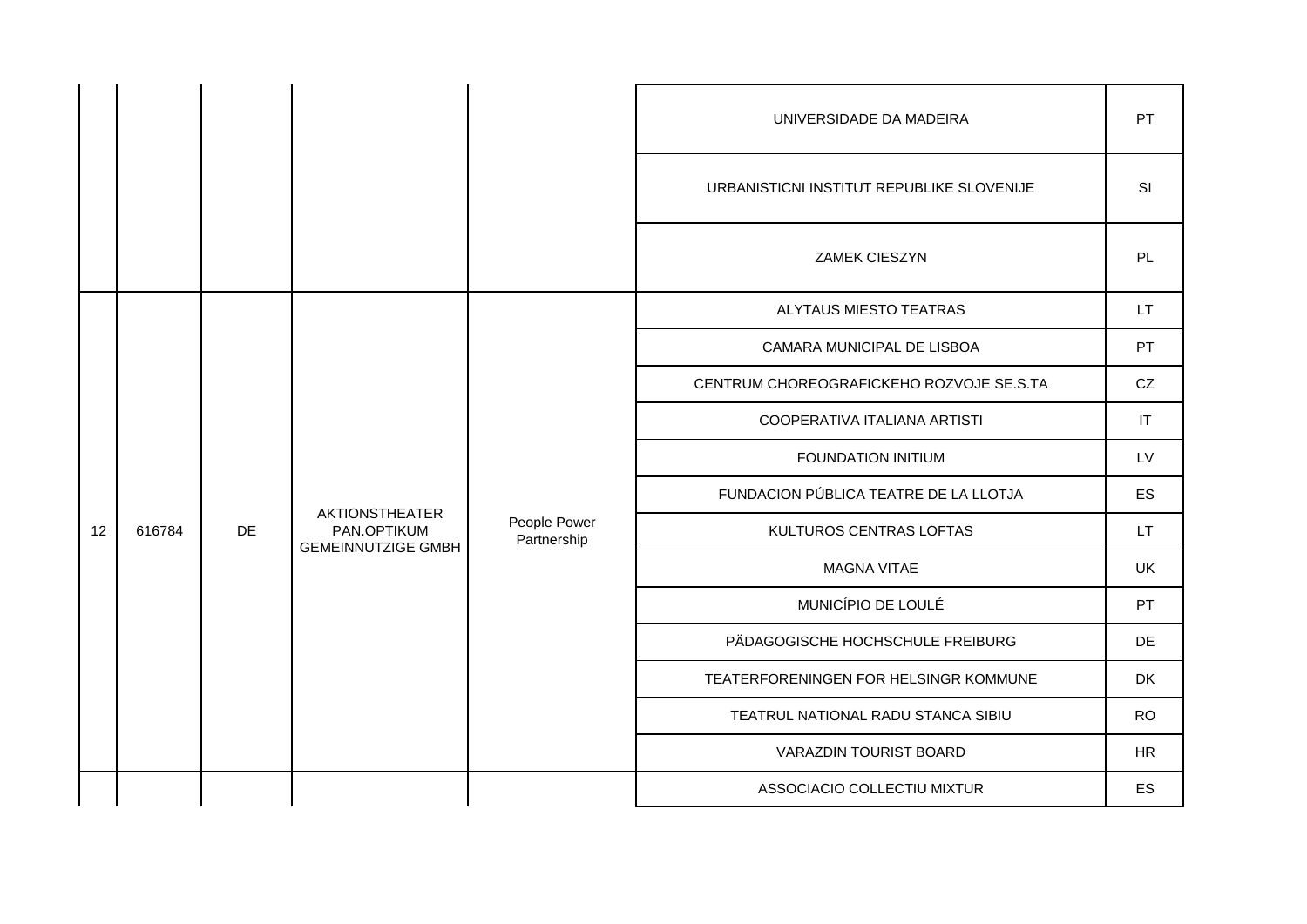|    |        |           |                                                       |                                                             | <b>DIVERTIMENTO ENSEMBLE</b>                            | IT        |
|----|--------|-----------|-------------------------------------------------------|-------------------------------------------------------------|---------------------------------------------------------|-----------|
|    |        |           |                                                       |                                                             | FONDATION ROYAUMONT                                     | <b>FR</b> |
|    |        |           |                                                       |                                                             | HOCHSCHULE FUER MUSIK UND THEATER HAMBURG               | DE        |
| 13 | 616794 | <b>FR</b> | <b>INSTITUT DE</b><br>RECHERCHE ET DE<br>COORDINATION | <b>ULYSSES</b>                                              | IMPULS - VEREIN ZUR VERMITTLUNG ZEITGENOESSISCHER MUSIK | AT        |
|    |        |           | ACOUSTIQUE MUSIQUE -<br><b>IRCAM</b>                  |                                                             | INTERNATIONALE ENSEMBLE MODERN AKADEMIE E.V.            | DE        |
|    |        |           |                                                       |                                                             | STICHTING GAUDEAMUS MUZIEKWEEK                          | NL        |
|    |        |           |                                                       |                                                             | STIFTELSEN ULTIMA OSLO CONTEMPORARY MUSIC FESTIVAL      | <b>NO</b> |
|    |        |           |                                                       |                                                             | VIITASAAREN KESAAKATEMIA RY                             | F1        |
|    |        |           |                                                       |                                                             | ZWIAZEK KOMPOZYTOROW POLSKICH                           | PL        |
|    |        |           | <b>PT</b><br><b>FARO TOWN HALL</b>                    | European Creative<br>Rooftop Network - R-EU-<br><b>FTOP</b> | <b>COINCIDENCIES</b>                                    | ES        |
|    |        |           |                                                       |                                                             | FOLKSTADENS IDEELLA FÖRENING                            | <b>SE</b> |
|    |        |           |                                                       |                                                             | FRANK LEE                                               | NL        |
| 14 | 616805 |           |                                                       |                                                             | <b>STAD ANTWERPEN</b>                                   | <b>BE</b> |
|    |        |           |                                                       |                                                             | <b>STADT CHEMNITZ</b>                                   | <b>DE</b> |
|    |        |           |                                                       |                                                             | STICHTING ROTTERDAMSE DAKENDAGEN                        | NL        |
|    |        |           |                                                       |                                                             | <b>URBAN GORILLAS</b>                                   | <b>CY</b> |
|    |        |           |                                                       |                                                             | URBAN SCALE INTERVENTIONS LTD                           | UK.       |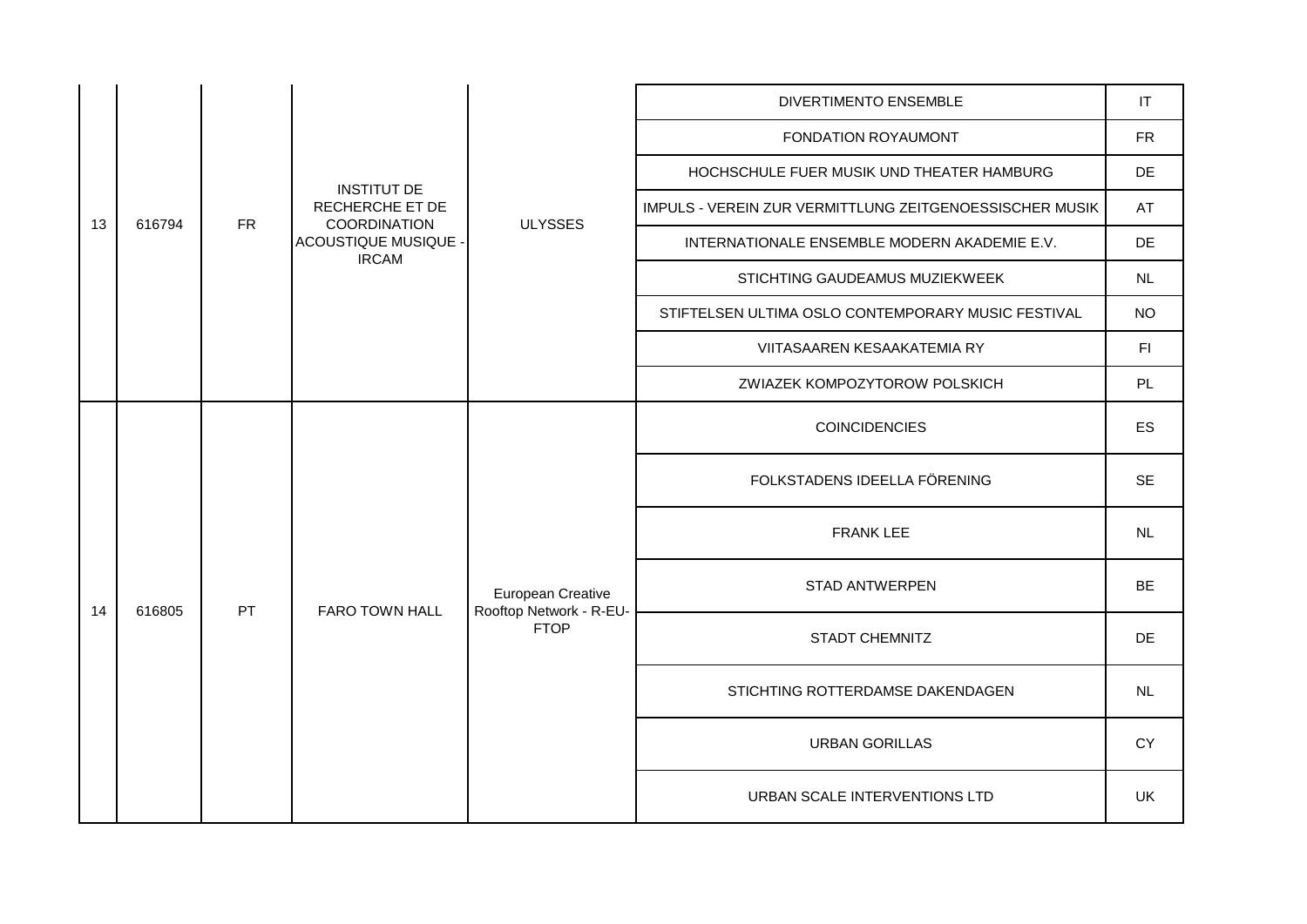|    |        |                        |                       |                                                     | ASOCIATIA EDITORILOR DIN ROMANIA              | <b>RO</b>                  |
|----|--------|------------------------|-----------------------|-----------------------------------------------------|-----------------------------------------------|----------------------------|
|    |        |                        |                       |                                                     | ASSOCIAÇÃO PORTUGUESA DE EDITORES E LIVREIROS | PT                         |
|    |        |                        |                       |                                                     | BOEK.BE - HUIS VAN HET BOEK VZW               | <b>BE</b>                  |
|    |        |                        |                       |                                                     | DEN NORSKE FORLEGGERFORENING                  | <b>NO</b>                  |
|    |        |                        |                       |                                                     | <b>EDISER SRL</b>                             | $\ensuremath{\mathsf{IT}}$ |
|    |        |                        |                       |                                                     | FEDERATION DES EDITEURS EUROPEENS             | BE                         |
| 15 | 616812 | $\mathsf{I}\mathsf{T}$ | ASSOCIAZIONE ITALIANA | Aldus Up - Building<br>Bridges in the Book<br>World | FIERE INTERNAZIONALI DI BOLOGNA SPA           | $ \mathsf{T} $             |
|    |        |                        | <b>EDITORI</b>        |                                                     | <b>FONDAZIONE LIA</b>                         | $ \mathsf{T} $             |
|    |        |                        |                       |                                                     | FRANKFURTER BUCHMESSE GMBH                    | DE                         |
|    |        |                        |                       |                                                     | FUNDACION GERMAN SANCHEZ RUIPEREZ             | <b>ES</b>                  |
|    |        |                        |                       |                                                     | JOHANNES GUTENBERG-UNIVERSITAT MAINZ          | DE                         |
|    |        |                        |                       |                                                     | LATVIJAS GRAMATIZDEVEJU ASOCIACIJA            | LV                         |
|    |        |                        |                       |                                                     | LIETUVOS LEIDEJU ASOCIACIJA                   | LT.                        |
|    |        |                        |                       |                                                     | LITERATUR- UND CONTENTMARKETING GMBH          | AT                         |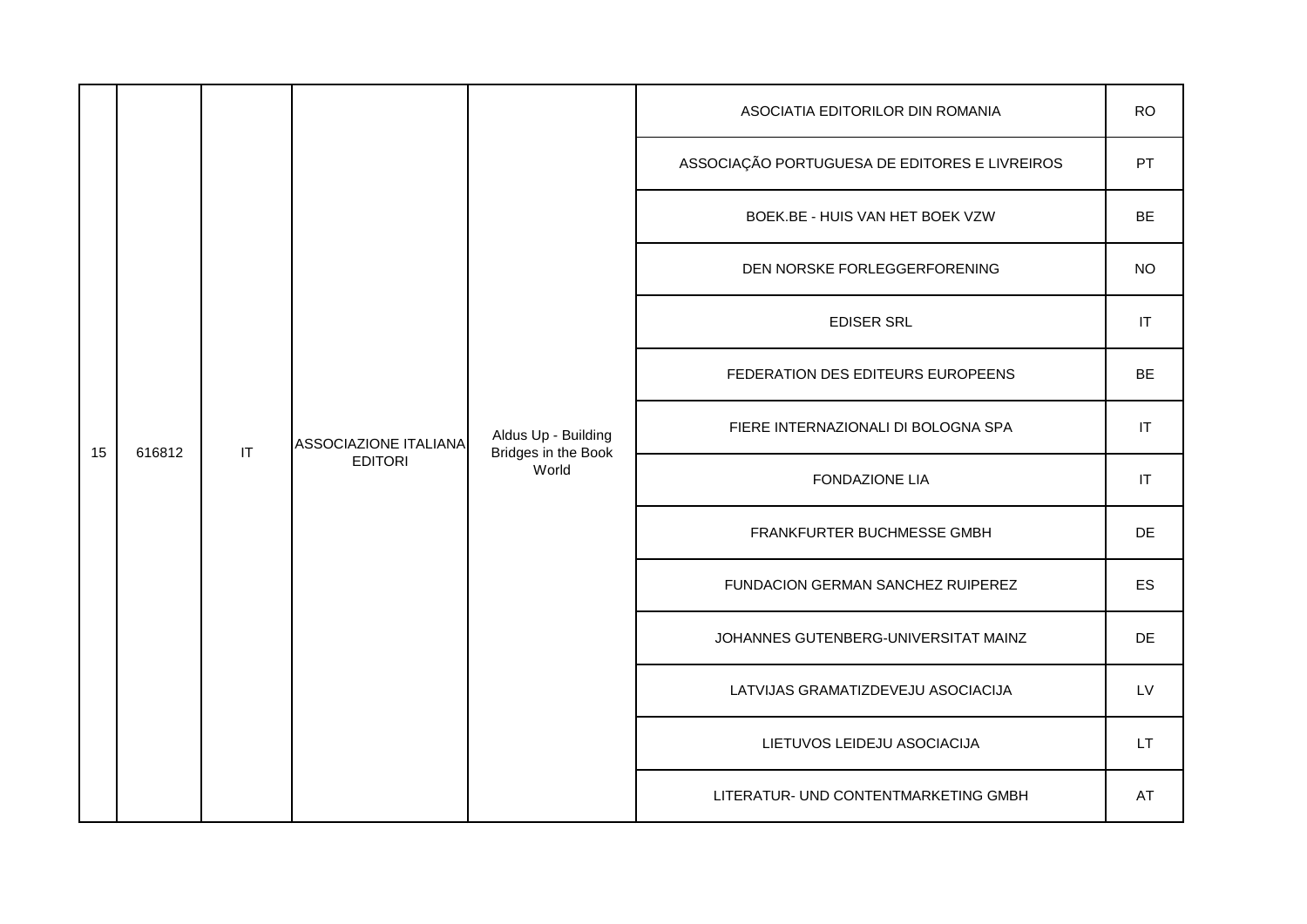|    |        |                        |                                                                                                              | ALMA MATER STUDIORUM - UNIVERSITA DI BOLOGNA | IT                                                                   |            |
|----|--------|------------------------|--------------------------------------------------------------------------------------------------------------|----------------------------------------------|----------------------------------------------------------------------|------------|
|    |        |                        |                                                                                                              |                                              | <b>ASSOCIATION PLAISIR D'OFFRIR</b>                                  | ${\sf FR}$ |
|    |        |                        |                                                                                                              |                                              | MESTO ZENSK, DRUSTVO ZA PROMOCIJO ZENSK V KULTURI                    | SI         |
|    |        |                        |                                                                                                              |                                              | NORRLANDSOPERAN AB                                                   | <b>SE</b>  |
| 16 | 616832 | $\mathsf{I}\mathsf{T}$ | <b>COMITATO PROVINCIALE</b><br>ARCIGAY DI BOLOGNA IL                                                         | Perfoming Gender -                           | PASO A 2 PLATAFORMA COREOGRAFICA ASOCIACION CULTURAL                 | ES         |
|    |        |                        | CASSERO<br><b>ASSOCIAZIONE</b>                                                                               | Dancing In Your Shoes                        | SIN MUVESZETI ES KULTURALIS NONPROFIT KFT                            | <b>HU</b>  |
|    |        |                        |                                                                                                              |                                              | STICHTING DANSBRABANT                                                | <b>NL</b>  |
|    |        |                        |                                                                                                              |                                              | STICHTING THEATERFESTIVAL BOULEVARD'S-HERTOGENBOSCH                  | NL.        |
|    |        |                        |                                                                                                              |                                              | THE BRITISH COUNCIL                                                  | <b>UK</b>  |
|    |        |                        |                                                                                                              |                                              | YORKSHIRE DANCE CENTRE TRUST                                         | UK         |
|    |        |                        | RASSEMBLEMENT D<br><b>ENERGIES POUR LA</b><br>SAUVEGARDE D UN<br><b>ESPACE ARTISTIQUE</b><br><b>UTOPIQUE</b> | Footprints                                   | DRUGA GODBA ZAVOD ZA ORGANIZACIJO IN IZVEDBO KULTURNIH<br>PRIREDITEV | <b>SI</b>  |
|    |        |                        |                                                                                                              |                                              | FUNDACJA WYTWORNIA                                                   | PL         |
| 17 | 616922 | ${\sf FR}$             |                                                                                                              |                                              | MUSIC INFORMATION CENTER AUSTRIA                                     | AT         |
|    |        |                        |                                                                                                              |                                              | OSLO JAZZFESTIVAL                                                    | <b>NO</b>  |
|    |        |                        |                                                                                                              |                                              | <b>STICHTING BIMHUIS</b>                                             | NL         |
|    |        |                        |                                                                                                              |                                              | <b>BAZAART</b>                                                       | <b>RS</b>  |
|    |        |                        |                                                                                                              |                                              | ECOLE D'ARCHITECTURE DE GRENOBLE                                     | <b>FR</b>  |
|    |        |                        |                                                                                                              |                                              | <b>INSTITUT JOZEF STEFAN</b>                                         | SI         |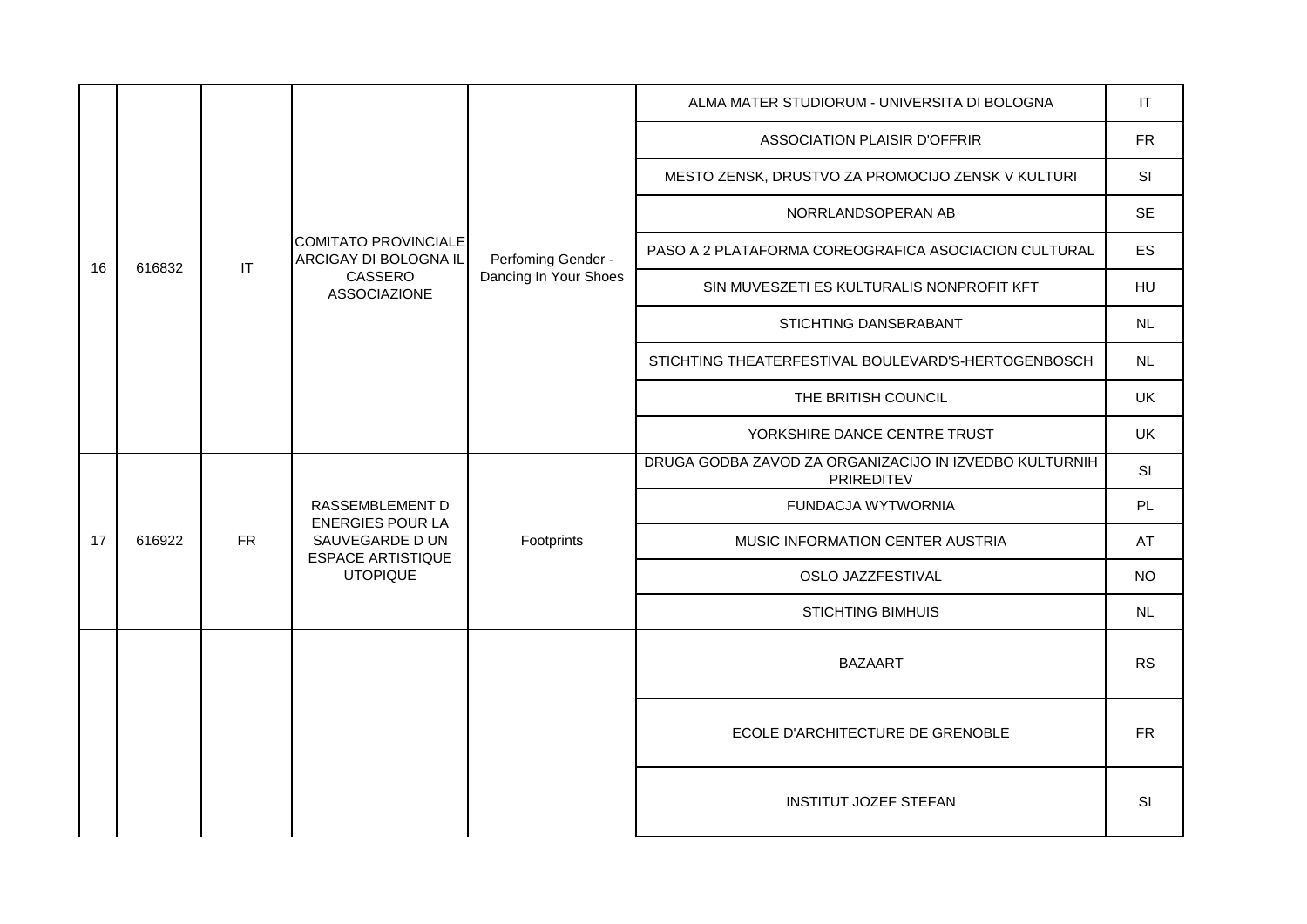|        |           | RADIOTELEVIZIJA                | B-AIR Art Infinity Radio -<br>Creating sound art for | <b>ITA-SUOMEN YLIOPISTO</b>                                                               | FI.        |
|--------|-----------|--------------------------------|------------------------------------------------------|-------------------------------------------------------------------------------------------|------------|
|        |           | ZAVOD LJUBLJANA                | babies, toddlers and<br>vulnerable groups            | JAVNA MEDIJSKA USTANOVA RADIO - TELEVIZIJA SRBIJE                                         | <b>RS</b>  |
|        |           |                                |                                                      | RADIOTEATAR BAJSIC I PRIJATELJI                                                           | <b>HR</b>  |
|        |           |                                |                                                      | <b>TWIXTLAB AMKE</b>                                                                      | EL.        |
|        |           |                                |                                                      | VISOKOSKOLSKA USTANOVA INTERNACIONALNI BURC<br>UNIVERZITET-INTERNATIONAL BURCH UNIVERSITY | BA         |
|        |           |                                |                                                      | CORDATA F.O.R.                                                                            | IT         |
|        |           |                                |                                                      | HILLIGER KOELBEL GBR                                                                      | DE         |
|        |           |                                |                                                      | LIETUVOS SOKIO INFORMACIJOS CENTRAS                                                       | LT.        |
| 616983 | <b>SE</b> | A RADAR STYLED<br><b>NOVEL</b> | The Sphere                                           | MAISON DES JONGLAGES                                                                      | ${\sf FR}$ |
|        |           |                                |                                                      | STEVEN BACHELDER                                                                          | <b>SE</b>  |
|        |           |                                |                                                      | STIFTELSEN STOCKHOLM SCHOOL OF ECONOMICS (SSE)<br><b>INSTITUTE FOR RESEARCH</b>           | <b>SE</b>  |
|        |           |                                |                                                      | TEATRO DA DIDASCALIA                                                                      | PT         |
|        |           |                                |                                                      | ARIONA HELLAS AE                                                                          | EL.        |
|        |           |                                |                                                      | FONDAZIONE PISTOLETTO                                                                     | IT         |
|        |           | MUSÉE DES                      |                                                      | KUNSTHAL AARHUS                                                                           | DK         |
|        | 616930    | SI                             | SLOVENIJA JAVNI                                      |                                                                                           |            |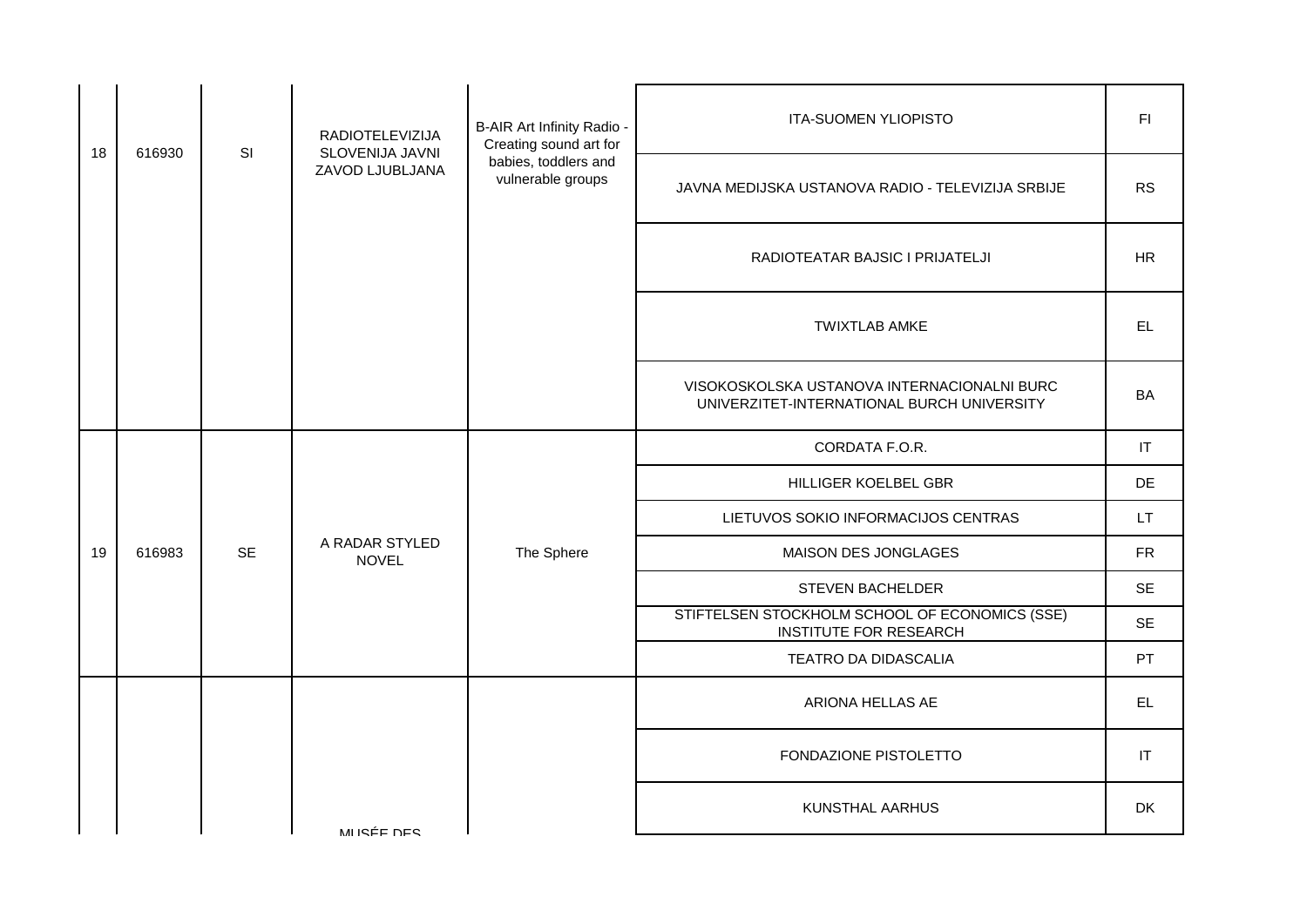| 20 | 616985 | <b>FR</b> | IVIUULL DLU<br><b>CIVILISATIONS DE</b><br>L'EUROPE ET DE LA<br>MÉDITERRANÉE | imaginaries | Alexandria : (re)activating MUSEE ROYAL DE MARIEMONT - ETABLISSEMENT SCIENTIFIQUE DE<br>LA COMMUNAUTE FRANCAISE DE BELGIQUE | <b>BE</b> |
|----|--------|-----------|-----------------------------------------------------------------------------|-------------|-----------------------------------------------------------------------------------------------------------------------------|-----------|
|    |        |           |                                                                             |             | PALAIS DES BEAUX ARTS                                                                                                       | <b>BE</b> |
|    |        |           |                                                                             |             | UNDO POINT CONTEMPORARY ARTS                                                                                                | СY        |
|    |        |           |                                                                             |             | UNIVERSITEIT LEIDEN                                                                                                         | NL.       |
|    |        |           |                                                                             |             |                                                                                                                             | Somme:    |
|    |        |           |                                                                             |             |                                                                                                                             |           |

\*Provisional code which does not prejudge in any way the definitive nomenclature for this country, which will be agreed following the conclusion of negotiations currently taking auspices of the United Nations.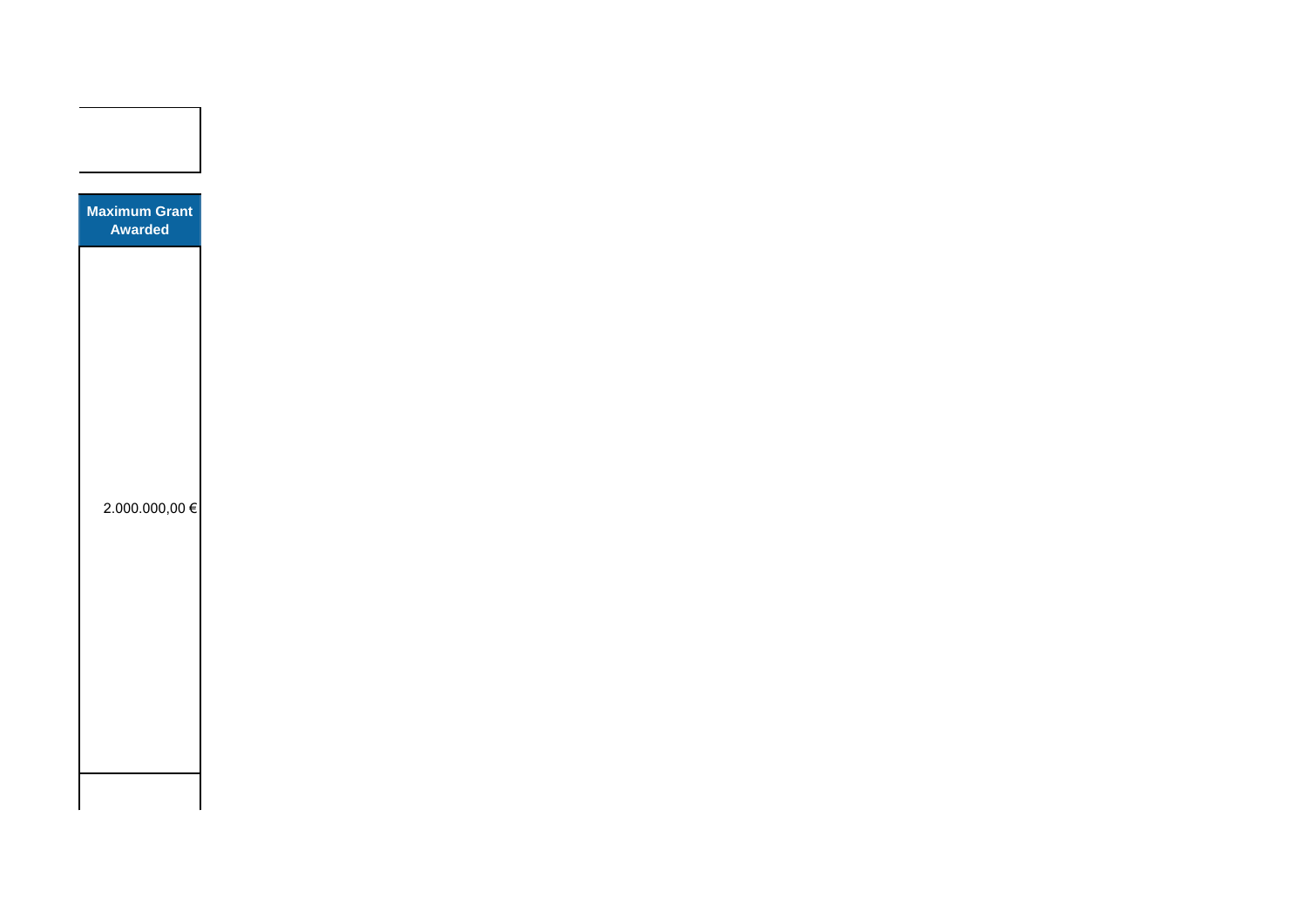| 2.000.000,00 € |  |  |  |
|----------------|--|--|--|
|                |  |  |  |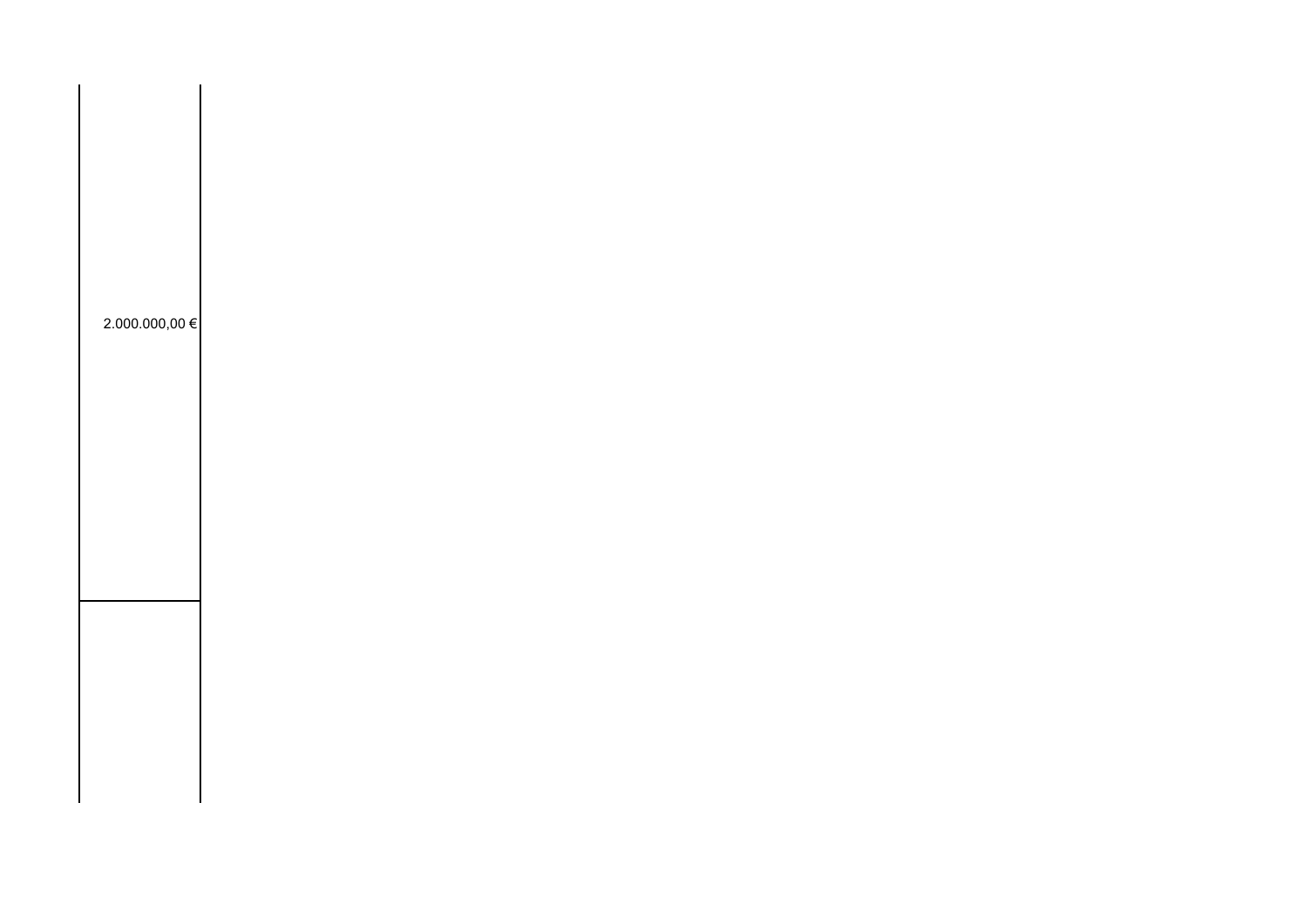575.472,00 €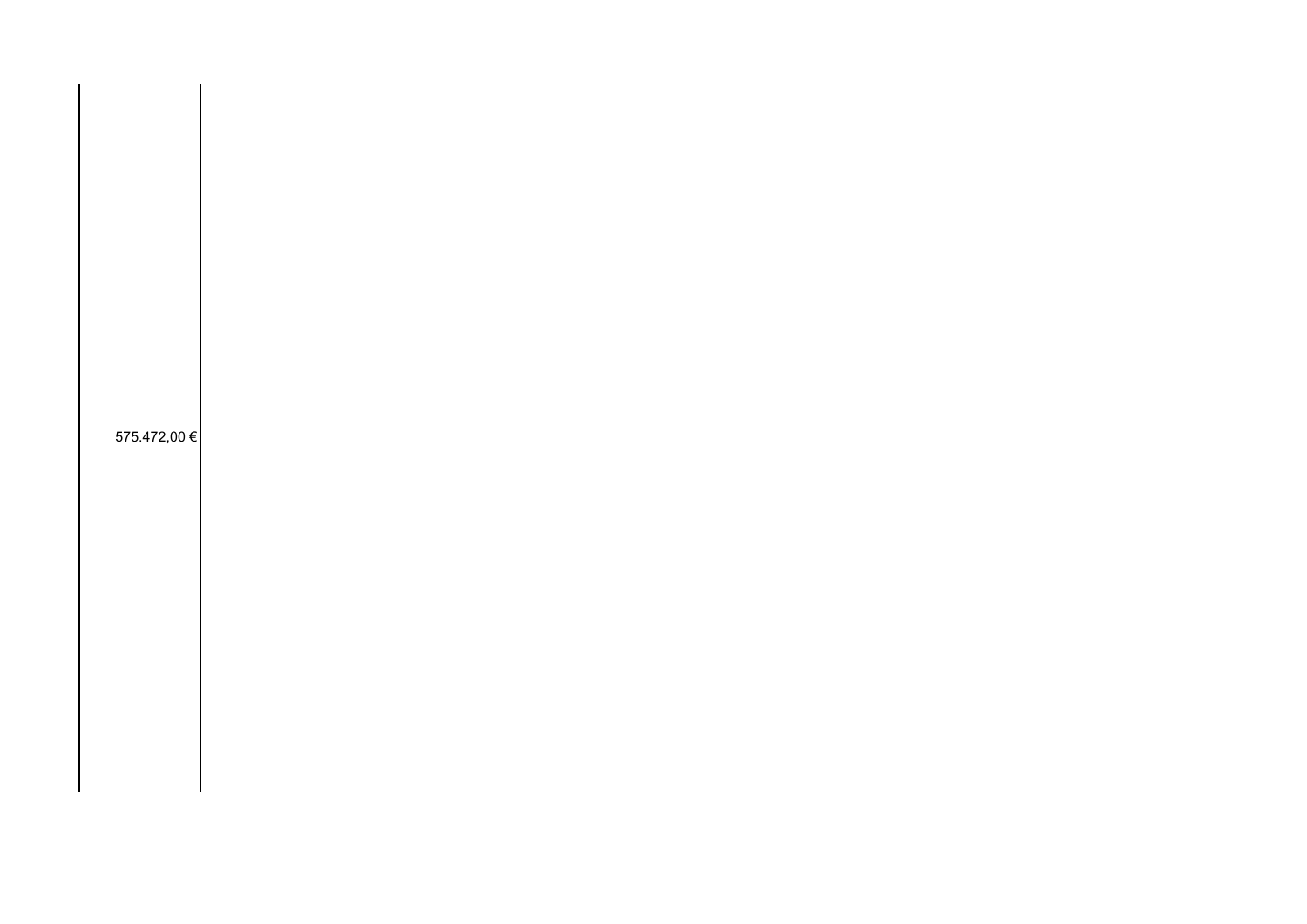| 754.864,00 €       |  |  |  |
|--------------------|--|--|--|
| $2.000.000,00 \in$ |  |  |  |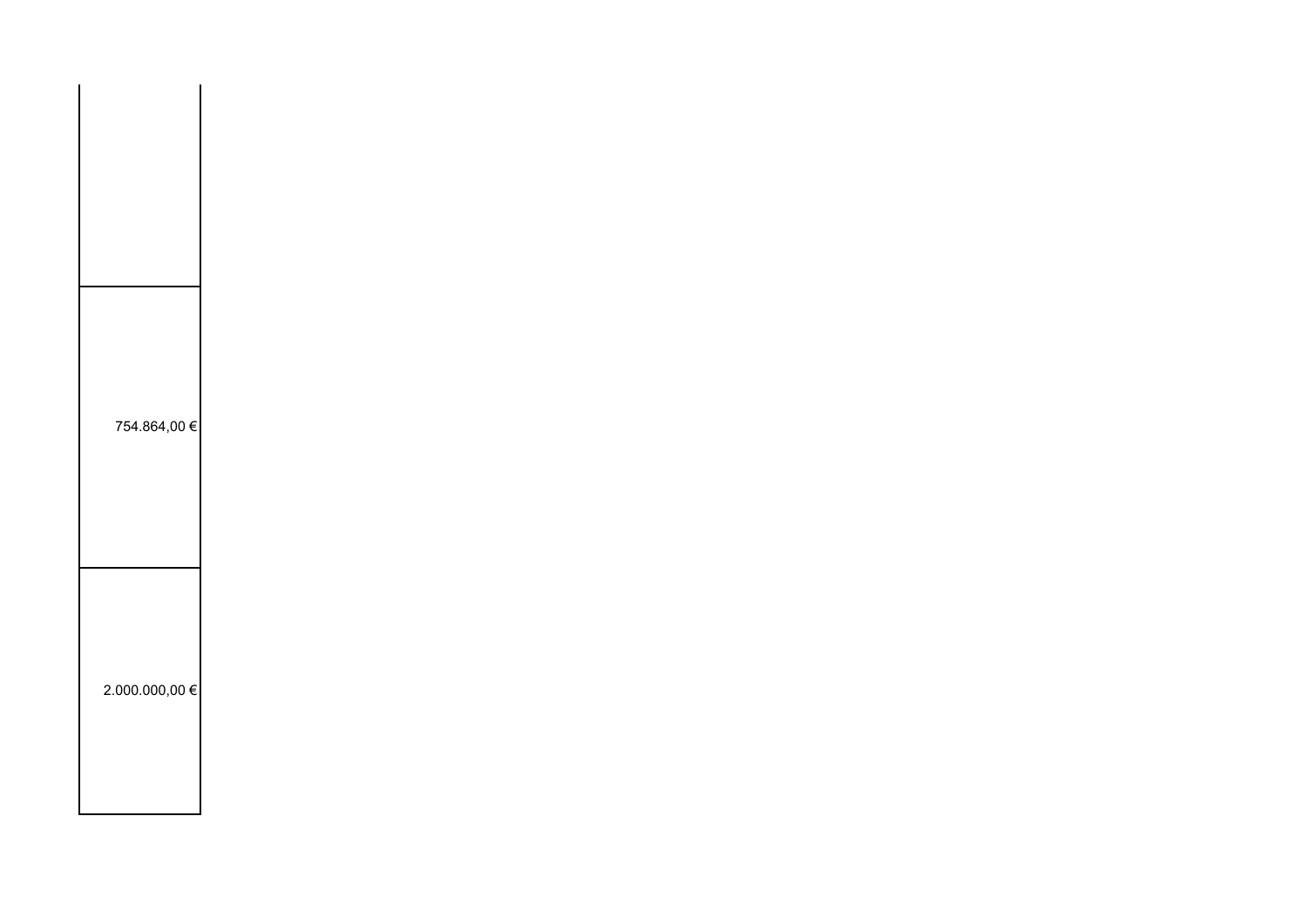| 350.000,00 €   |  |  |  |
|----------------|--|--|--|
| 1.190.495,00 € |  |  |  |
|                |  |  |  |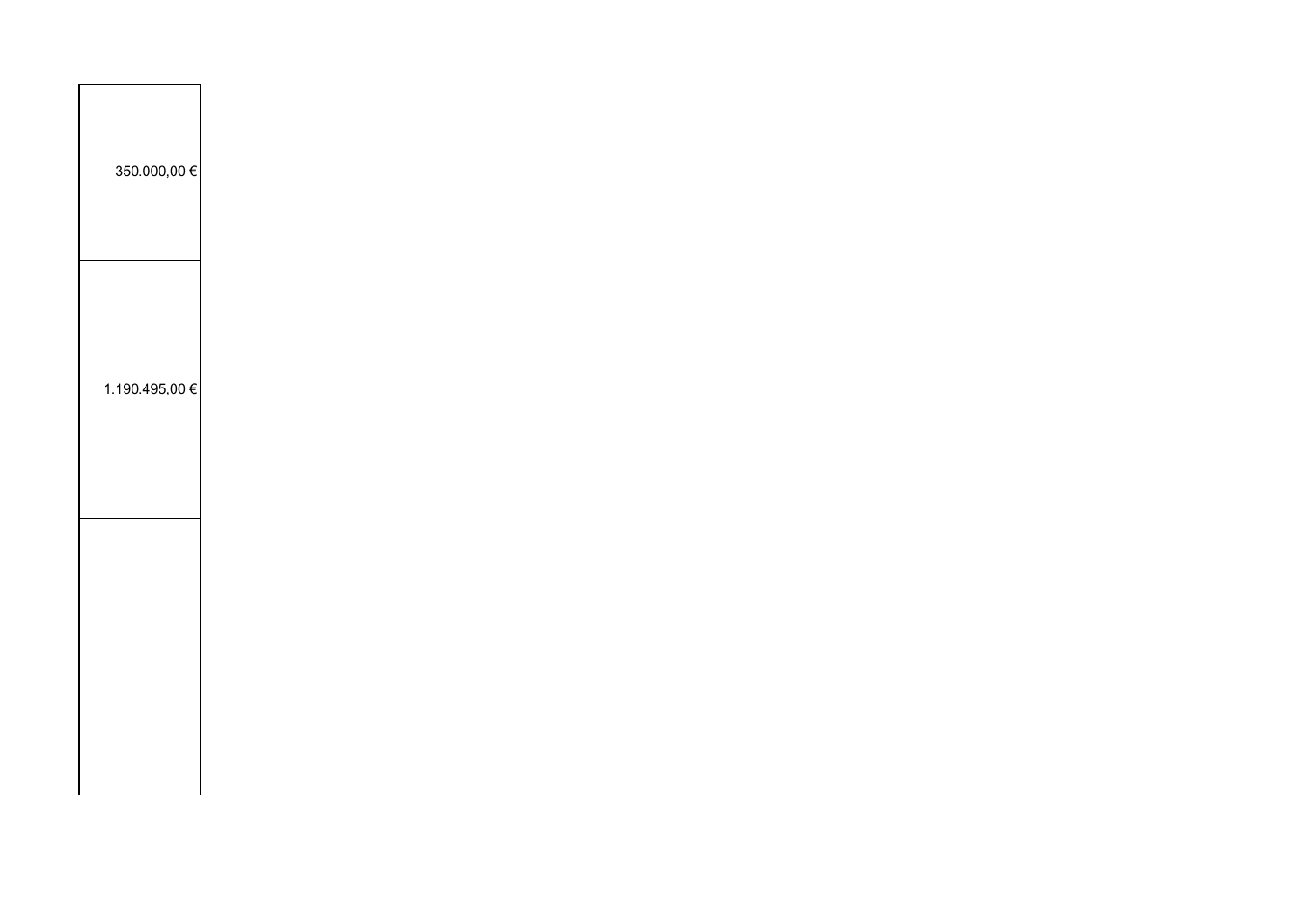| $2.000.000,00 \in$ |  |  |  |
|--------------------|--|--|--|
|                    |  |  |  |
|                    |  |  |  |
|                    |  |  |  |
|                    |  |  |  |
| 2.000.000,00 €     |  |  |  |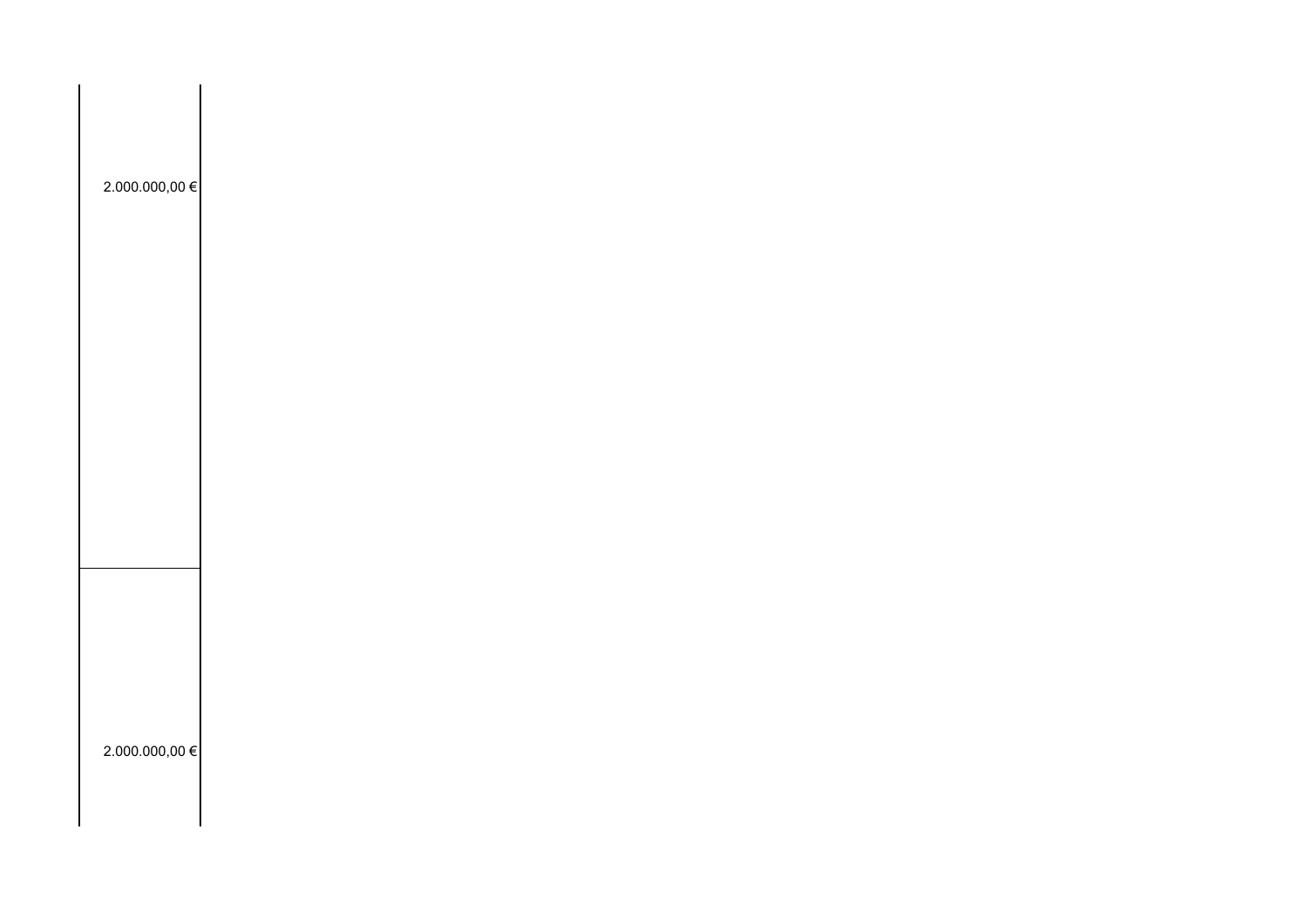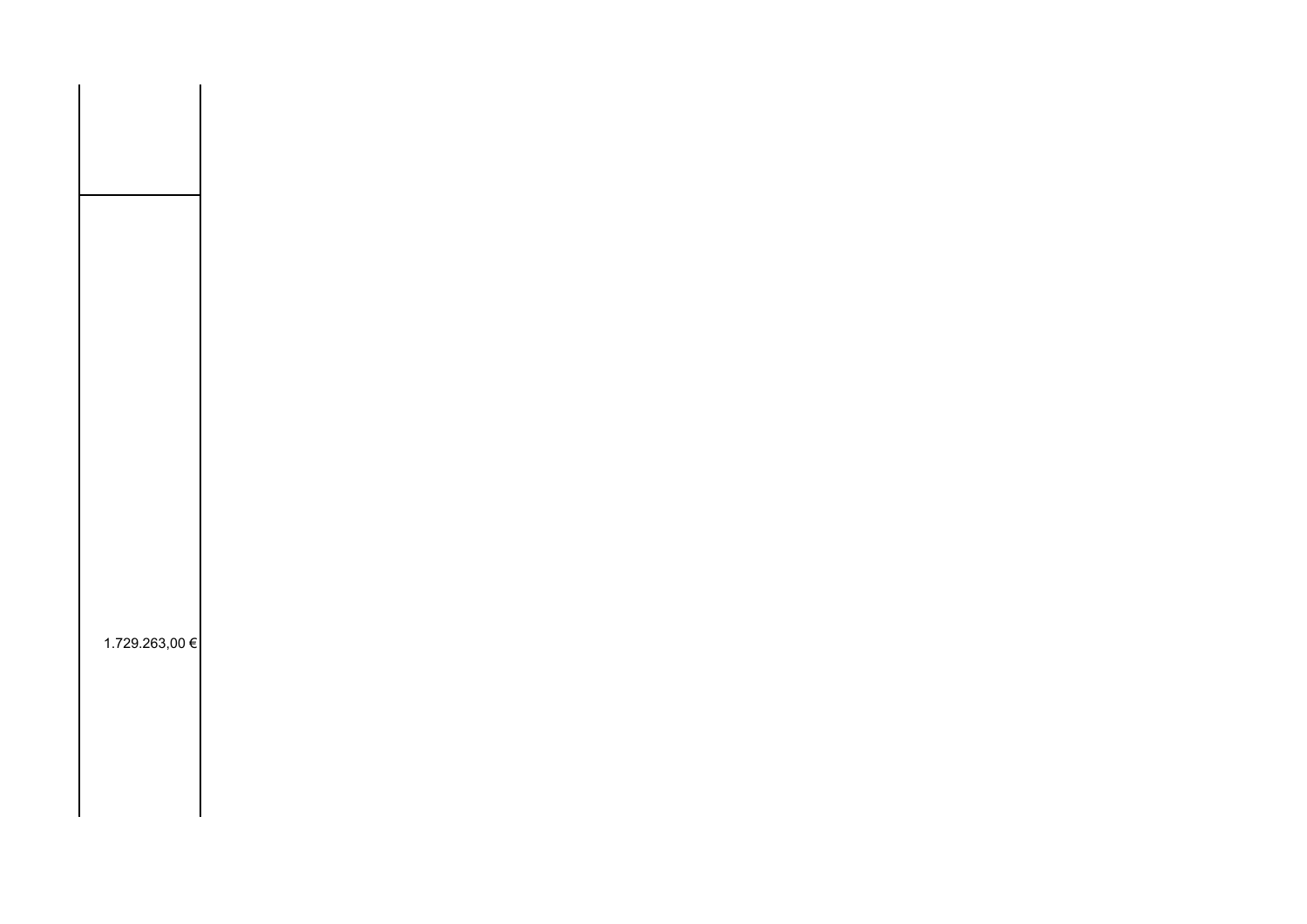| 1.744.519,00 € |  |
|----------------|--|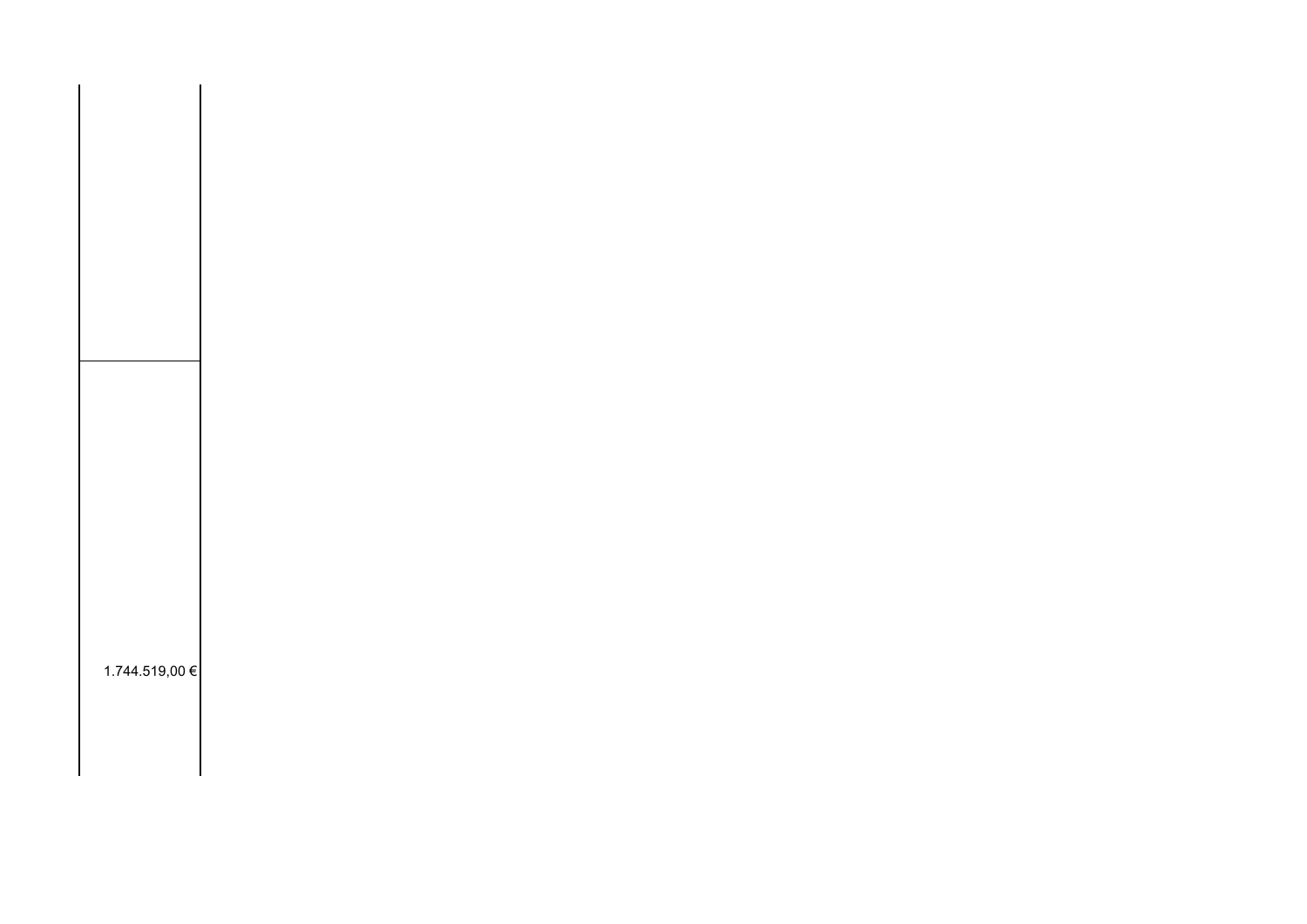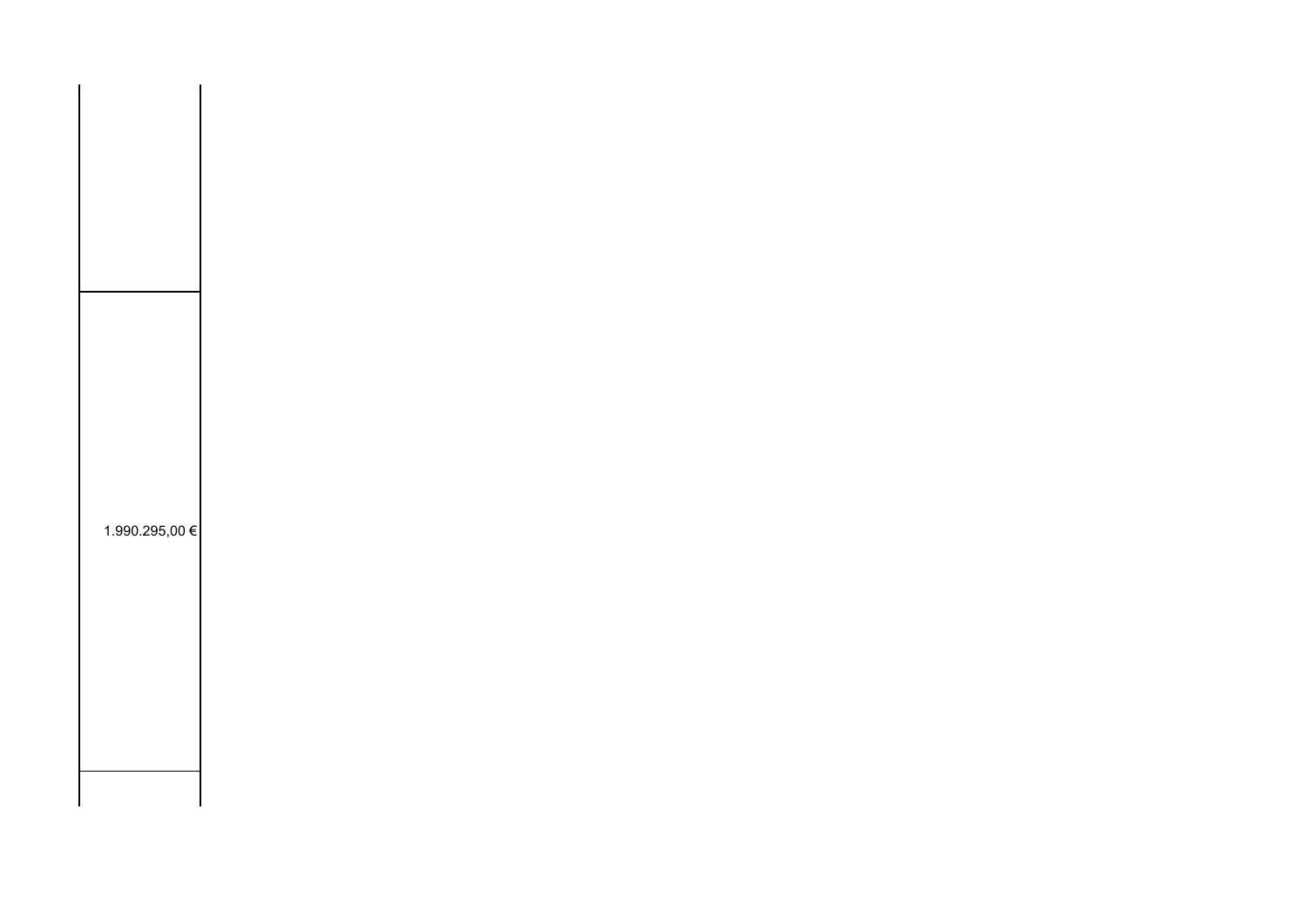| 2.000.000,00 € |  |  |  |
|----------------|--|--|--|
| 1.979.281,00 € |  |  |  |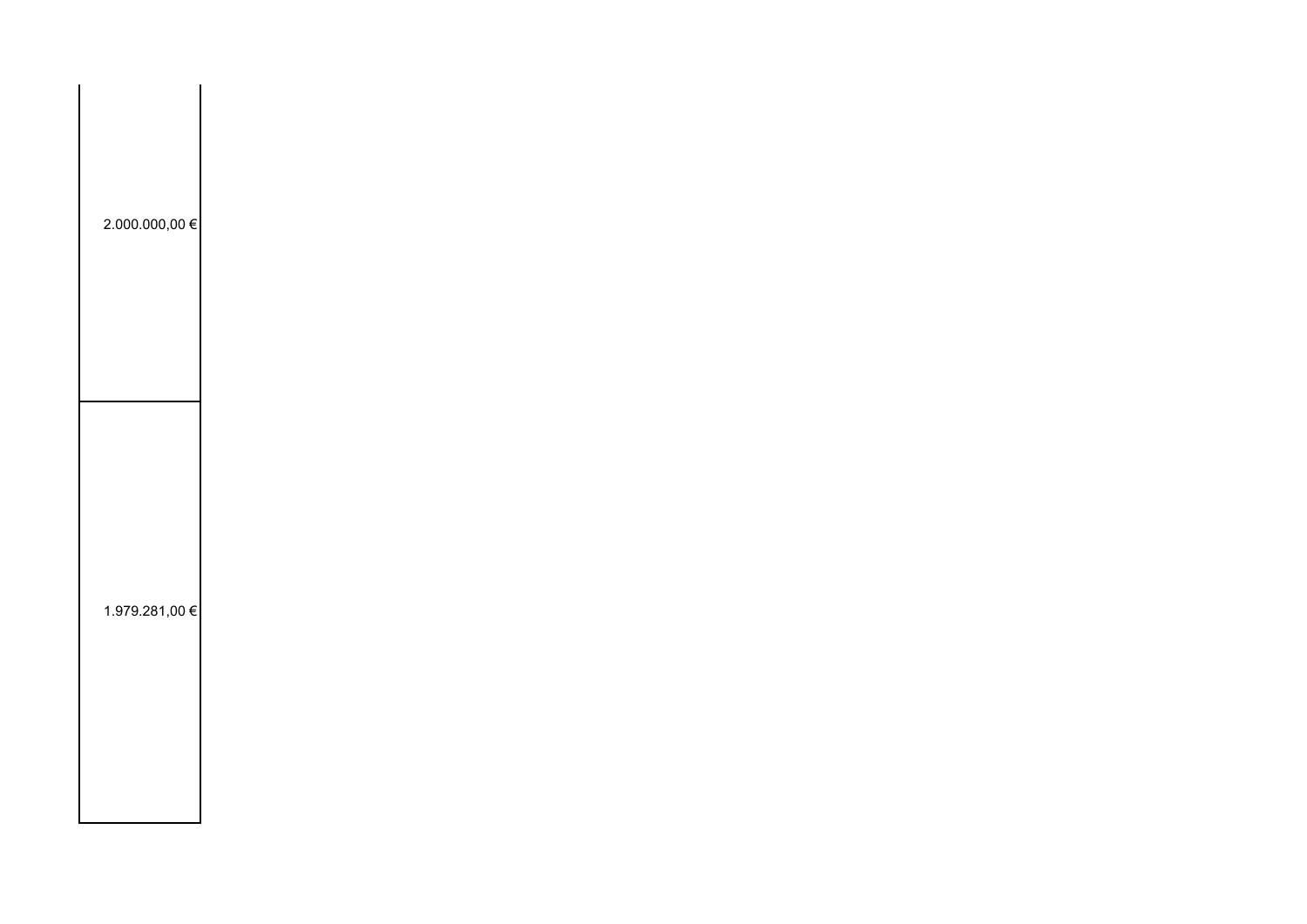| 1.998.806,00 € |  |  |
|----------------|--|--|
|                |  |  |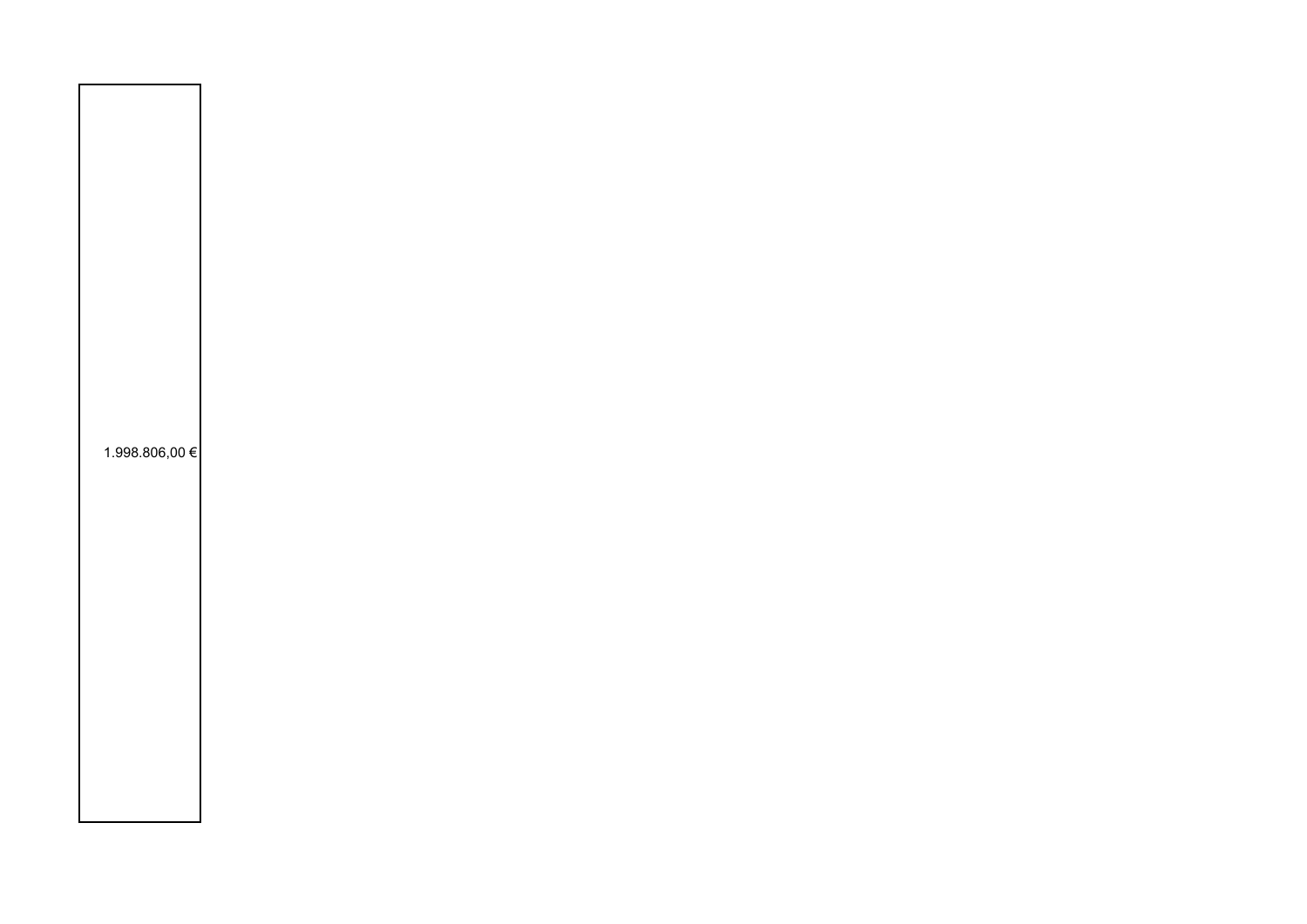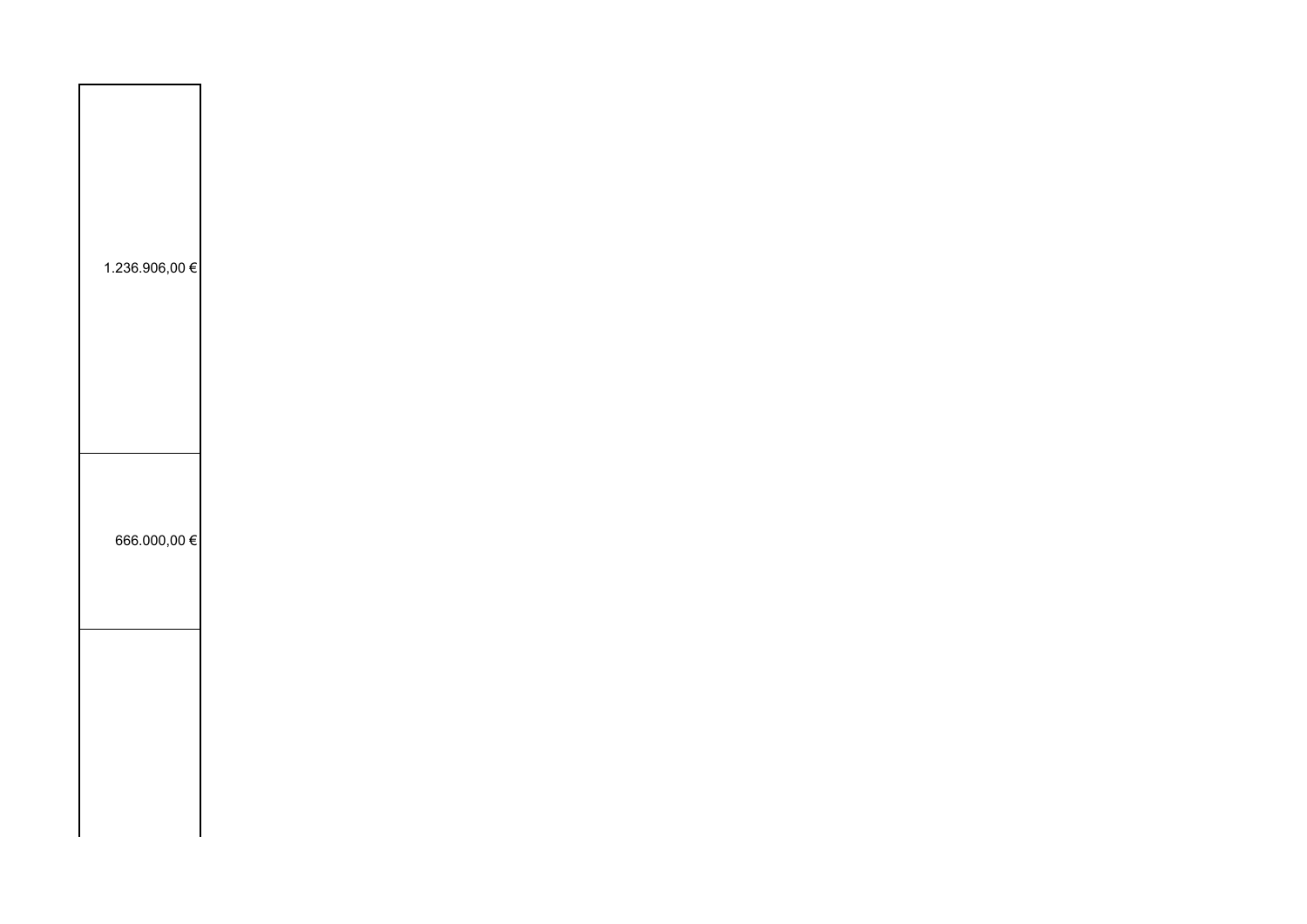| 790.335,00 €   |  |  |  |
|----------------|--|--|--|
|                |  |  |  |
|                |  |  |  |
| 1.053.470,00 € |  |  |  |
|                |  |  |  |